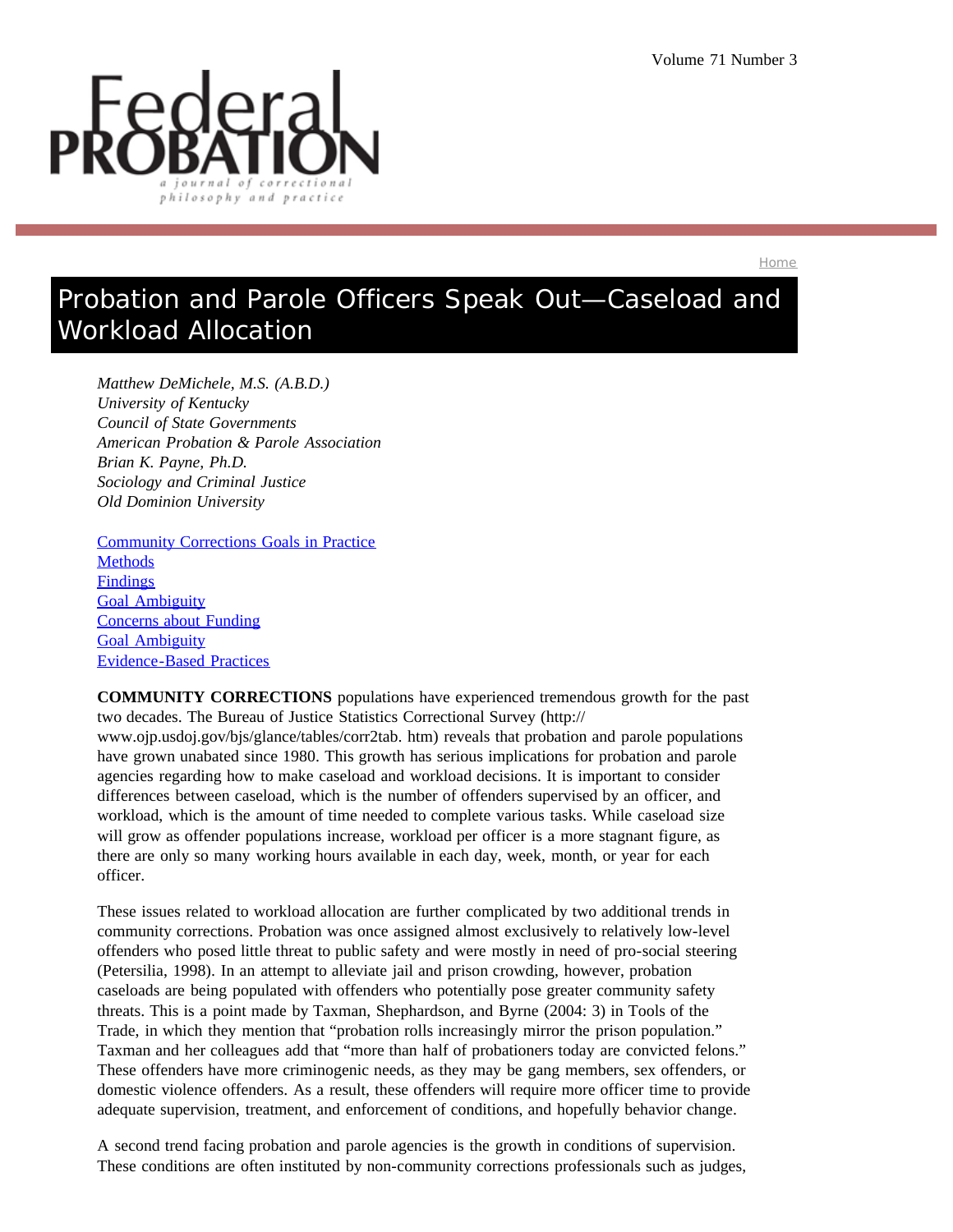releasing authorities, and legislators. What is often a "one-size-fits all" decision-making style has the potential to foster rather standard conditions being applied to offenders, with little consideration of individual offender characteristics. For instance, in many jurisdictions, regardless of an offender's substance abuse history, he or she must submit to periodic drug tests. This type of sanction, while perhaps noble in its attempt to prevent drug use, may not be realistic, relevant, or based on research, something Carl Wicklund (2004), Executive Director of the American Probation and Parole Association (APPA), referred to as the three Rs of community supervision. Karol Lucken (1997: 367) points out the potential unanticipated consequences of increased failures due to what she refers to as the "piling up of sanctions" as they expose "offenders to a number of punitive and rehabilitative controls, which often leads to violations and returns to the correctional system."

The fact that an external body—whether judge or releasing authority—has much discretion in establishing supervision conditions may not be problematic in and of itself. It becomes potentially problematic, however, when such decisions are made with little input from presentence investigation reports or risk assessments, and otherwise in isolation from research evidence supporting effective community corrections strategies. The use of research to identify effective programs is not a new idea. Rather, the medical field and several other areas of human services are beginning to see the value in evaluating the effectiveness of specific strategies with certain categories of people to more widely adopt strategies and policies that have been shown to work and to eliminate those that do not work.

To date, there is little research offering information from probation and parole officers to assist policymakers and administrators in confronting workload allocation issues. To fill this void, this study considers how probation and parole officers describe concerns related to workloads. Addressing how workers define their workloads provides a framework for understanding how these recent trends of growth in caseloads and standardization of probation/parole conditions have altered the probation/parole experience for officers and offenders.

back to top

#### **Community Corrections Goals in Practice**

Community corrections agencies work with stakeholders in their jurisdictions to establish clearly defined organizational goals and an overall strategy to achieve, evaluate, and adjust such strategies. These goals are to be jurisdictionally appropriate and therefore rooted in local contextual conditions, not necessarily global national standards. However, it does seem to be generally accepted that probation and parole agencies are in the business of community safety through instituting a balanced approach of surveillance, treatment, and enforcement (see Taxman et al., 2004). This tripartite focus is rooted in evidence-based practices that begin with assessing an individual offender's level of risk as an indication of his or her probability to re-offend. Of course, community corrections officers are not singly responsible for achieving the goal of public safety; rather, probation and parole outcomes are embedded in a larger multi-organizational justice system that incorporates law enforcement, institutional corrections, and courts, as well as non-justice agencies including victims of crime, treatment providers, and others.

Once probation and parole agencies define a locally acceptable goal, it is important to institute a strategy to accomplish their organizational goal. This strategy no doubt involves incorporating the many interested stakeholders involved in the justice system process through in-depth collaboration. Through collaboration and an overall strategy aimed at public safety, former New Jersey Parole Board Chair Mario Paparozzi (2007) suggests that probation and parole can "own their outcomes." By "owning outcomes," Paparozzi is identifying the importance for probation and parole administrators to establish clearly defined goals related to public safety and the community, state these goals, and institute policies and practices to achieve such outcomes. Expected outcomes may not always follow. As Paparozzi notes, "If I ended up on the 11 o'clock news, you know something went wrong." It is expected that from time to time things will go wrong, offenders will re-offend, there will be highprofile cases receiving much media attention to exploit the faults of probation or parole agencies. What is important, however, is for probation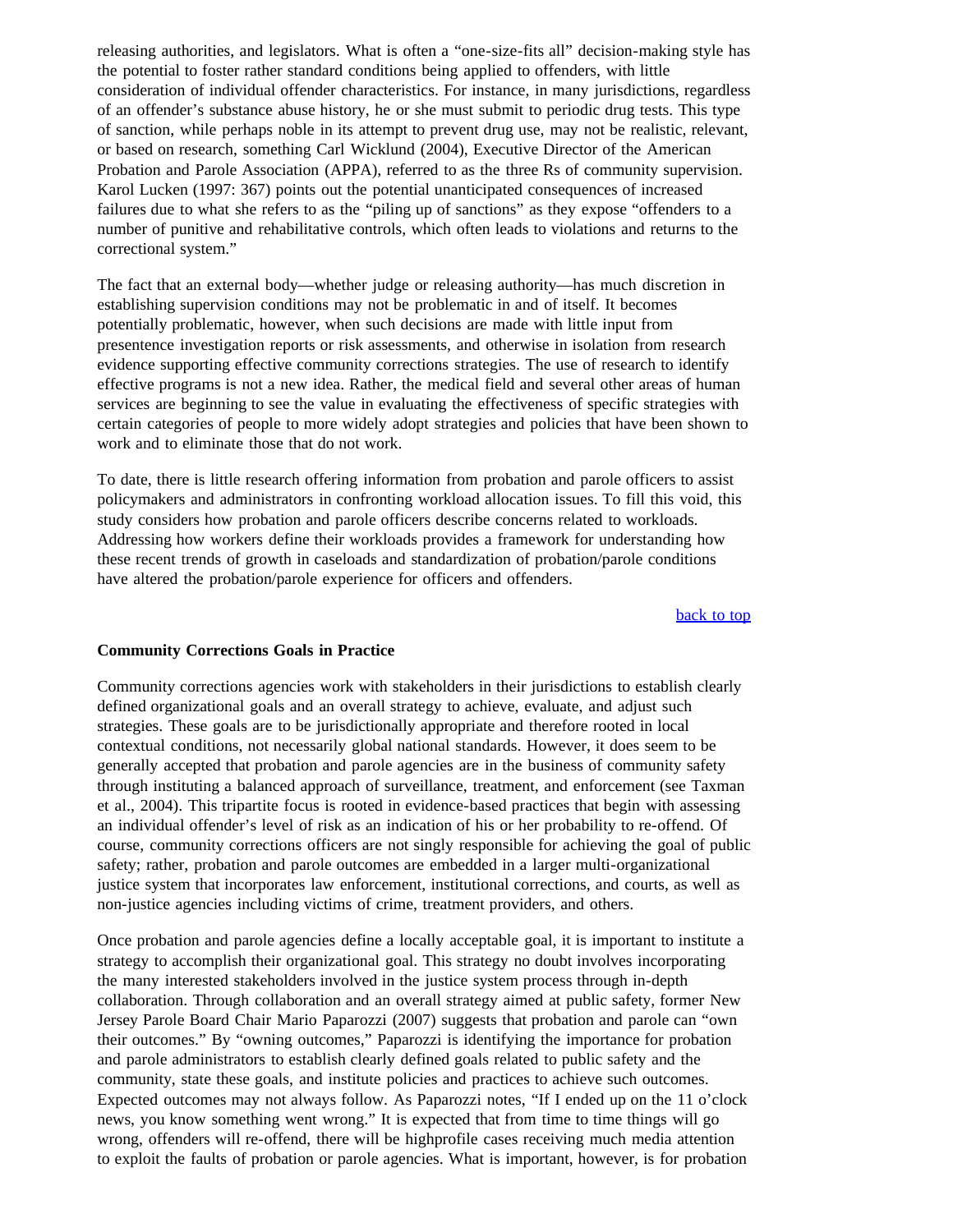and parole agencies to work to diminish recidivism by utilizing scientific or "state-of-the-art" procedures to bring about offender behavior change (Taxman et al., 2004). Judy Sachwald (2004), Director of Maryland Probation and Parole, promotes a similar argument by incorporating a model of supervision rooted in scientific exploration and knowledge of offender behavior. She suggests that probation and parole agencies should "do it, tell it, and sell it," with the "it" referring to shaping policies, operations, and professional development within agencies around scientific principles related to evidence-based practices.

There is no doubt that evidence-based practices designed to reduce risk of re-offending are infusing the community corrections field with more scientific approaches. These approaches rely on risk assessments to allow probation and parole agencies to differentiate and typologize offenders based upon their relative level of risk to re-offend. This strategy allows for addressing criminogenic needs—anti-social behavior, anti-social personality, anti-social values and attitudes, criminal peer groups, substance abuse, and dysfunctional family relations—through an integrated approach of surveillance, treatment, and enforcement. Although community corrections officers have numerous challenges to overcome, there are few issues more central to the organization and function of probation and parole practice and success than workload allocation issues. These issues form the base from which all other supervisory functions flow.

To gain a better understanding of how workload and caseload issues are viewed by probation and parole officers, this study focuses on how a group of probation and parole officials describe their concerns about workload. Focusing on the workload allocation concerns of probation and parole officials is important for at least four reasons. First, because they have experiences that others may not have had, probation and parole officers are in a position to provide insight into the way that broader influences have shaped workload allocation issues. Researchers and policy makers could use conjecture to understand these workload allocation issues, but such conjecture could be misleading and potentially ignore real concerns of probation and parole officials.

Second, probation and parole officials are in positions that have evolved a great deal over the past two decades. Much of the criminal justice overcrowding research has focused on the occurrence of prison overcrowding. However, this prison overcrowding research should lead naturally to research on the expanded use of community-based corrections. Ignoring the perceptions and experiences of probation and parole officials has resulted in shifting the overcrowding problem, rather than addressing it. By considering how these efforts to offset overcrowding have influenced probation and parole, a more complete picture of strategies to deal with overcrowding will appear.

Third, and on a related point, the growth in community-based corrections requires that policy makers and researchers determine how this growth is perceived by probation and parole officials. Identifying the most costeffective community corrections supervision strategies is essential to U.S. justice system policy and practice. Despite the relative lack of research into community corrections effectiveness, the U.S. justice system depends, more than ever, upon well executed and fiscally constrained community supervision strategies. Since the 1980s, correctional populations have grown about threefold, with nearly 7 million adults (about 3.2 percent of the adult population) under community supervision or incarcerated (BJS, 2004a). This growth places a significant burden on government budgets, as local, state, and federal direct expenditures for corrections totaled \$36 billion in 1982 and climbed to \$167 billion by 2001 (BJS, 2004b). One area of the justice system especially affected by this 366 percent growth is community corrections services.

Fourth, asking probation and parole officers about their perceptions gives them a voice in the research and policy-making process. Providing individual voices in the policy-making process will give a sense of empowerment to those who have chosen to use their voices to effect change. In turn, those who feel empowered will be more likely to work towards organizational goals. Indeed, the community corrections field must inform the judiciary and releasing authorities as well as policymakers of the effect of growing caseloads of higher-risk offenders with more imposed conditions.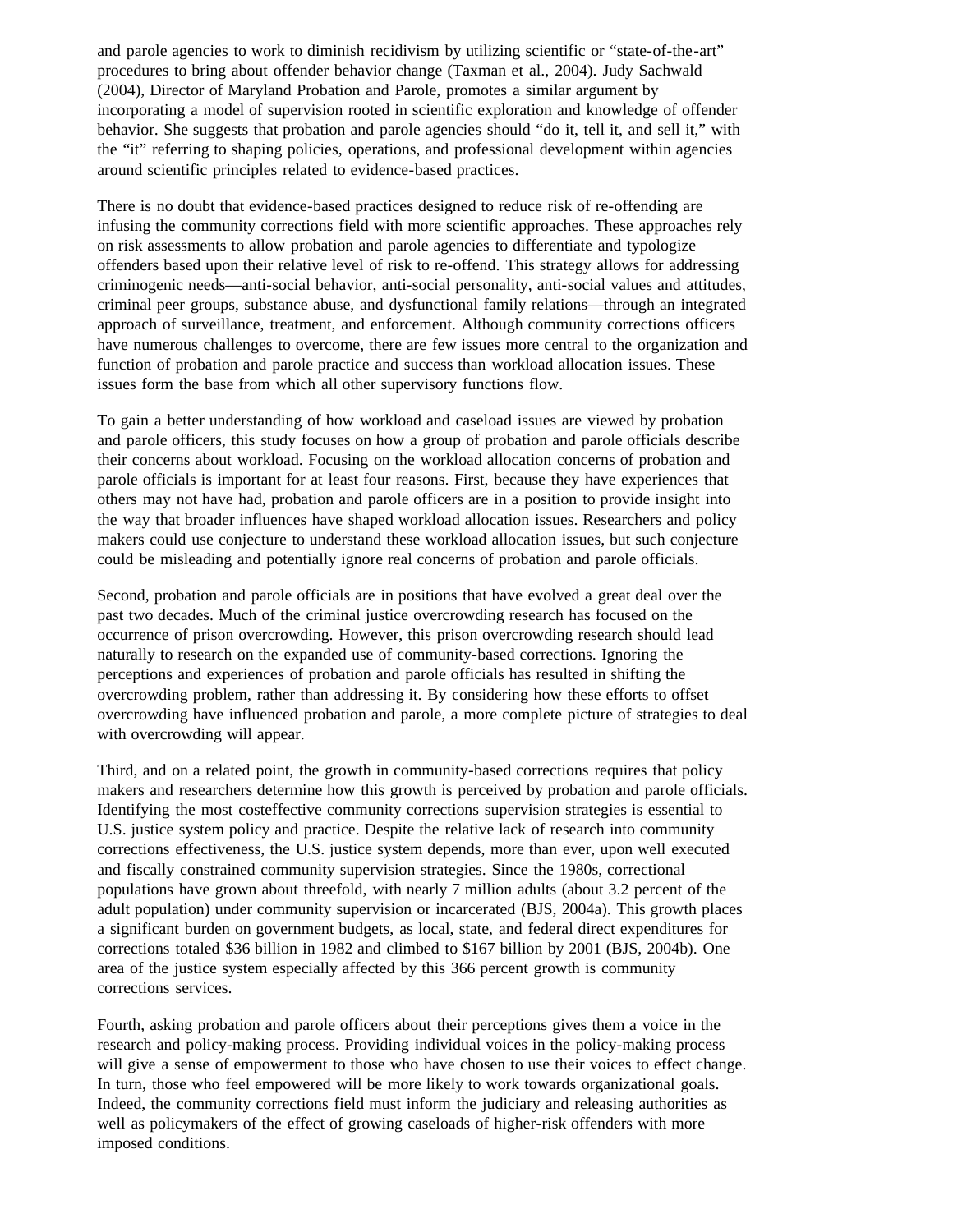#### **Methods**

A web-based survey of the APPA membership was conducted. Several specific steps were taken to develop the sample of probation and parole officers used in this article. The survey was linked to the bi-weekly electronic distribution of APPA's newsletter, CC Headlines. CC Headlines is distributed via email to approximately 1,500 individuals and agencies combined. There is space in this newsletter to include a link to a web-based survey.

Approximately one week before disseminating the survey, a pre-notice was emailed to the CC Headlines mailing list. The pre-notice described the importance of the topic and the need for APPA to receive information on workload allocation. After the first survey distribution, 130 completed questionnaires were returned. Two subsequent requests produced a total of 240 responses. After eliminating responses due to errors (e.g., missing information, duplicate submissions), the total number of responses was 228 (for more information on Internet survey methods, see Schaefer & Dillman, 1998). The survey was divided into three sections (demographics, workload and caseload allocation, and sex offender and other high-risk supervision). The quantitative data is reported on elsewhere (see DeMichele, Paparozzi, & Payne, unpublished manuscript).

### *Sample*

This survey was intended to gather exploratory data about current community corrections practices. As Table 1 reveals, respondents were predominantly affiliated with probation departments, accounting for 56 percent ( $n = 129$ ) of all respondents. Nearly one-third ( $n = 70$ ) of respondents indicated working in combined agencies serving probation and parole functions, five percent  $(n = 12)$  were in parole agencies, and seven percent  $(n = 17)$  worked in an "other" type of agency. These descriptive items revealed that the bulk of respondents worked in rather large jurisdictions, with nearly half of respondents  $(n = 110)$  serving jurisdictions of 300,000 or more. Twenty-nine percent of respondents ( $n = 68$ ) work in jurisdictions with between 75,000 and  $300,000$  residents. Other respondents indicated serving smaller jurisdictions with 10 percent ( $n =$ 24) serving populations between 30,000 and 75,000, and 12 percent of respondents ( $n = 26$ ) work in jurisdictions with less than 10,000 to 30,000 people.

There was little difference in geographic regions in which respondents were employed. In fact, there is a nearly symmetrical distribution of respondents in rural ( $n = 60$ , 26 percent), suburban  $(n = 61, 27 \text{ percent})$ , urban  $(n = 62, 27 \text{ percent})$ , and "other" jurisdictions  $(n = 44, 19 \text{ percent})$ . The over-representation of respondents serving larger jurisdictions could be related to the webbased nature of the survey, as agencies in smaller jurisdictions may lack computer resources. The number of full-time officers in the agency in which the respondent worked revealed that most agencies were relatively small. Forty percent  $(n = 91)$  of respondents worked in agencies with 25 or fewer full-time officers, 16 percent ( $n = 36$ ) worked in agencies with between 26 and 50 officers, and 14 percent  $(n = 31)$  of respondents worked in agencies with between 51 and 100 officers. Nearly a quarter of respondents worked in agencies with a large number of full-time officers, with 19 percent  $(n = 43)$  of respondents indicating that their department has more than 200 officers and 8 percent  $(n = 19)$  serving in departments with between 101 and 200 fulltime officers (see table 1).

#### back to top

#### **Findings**

The open-ended comments were content analyzed to consider general themes that emerged from the probation and parole officials' comments. This involved reading all of their comments and inductively developing themes that surfaced consistently across respondents. From this analysis, three themes arose: 1) goal ambiguity, 2) concerns about funding, and 3) evidence-based principles. Each of these themes is addressed below.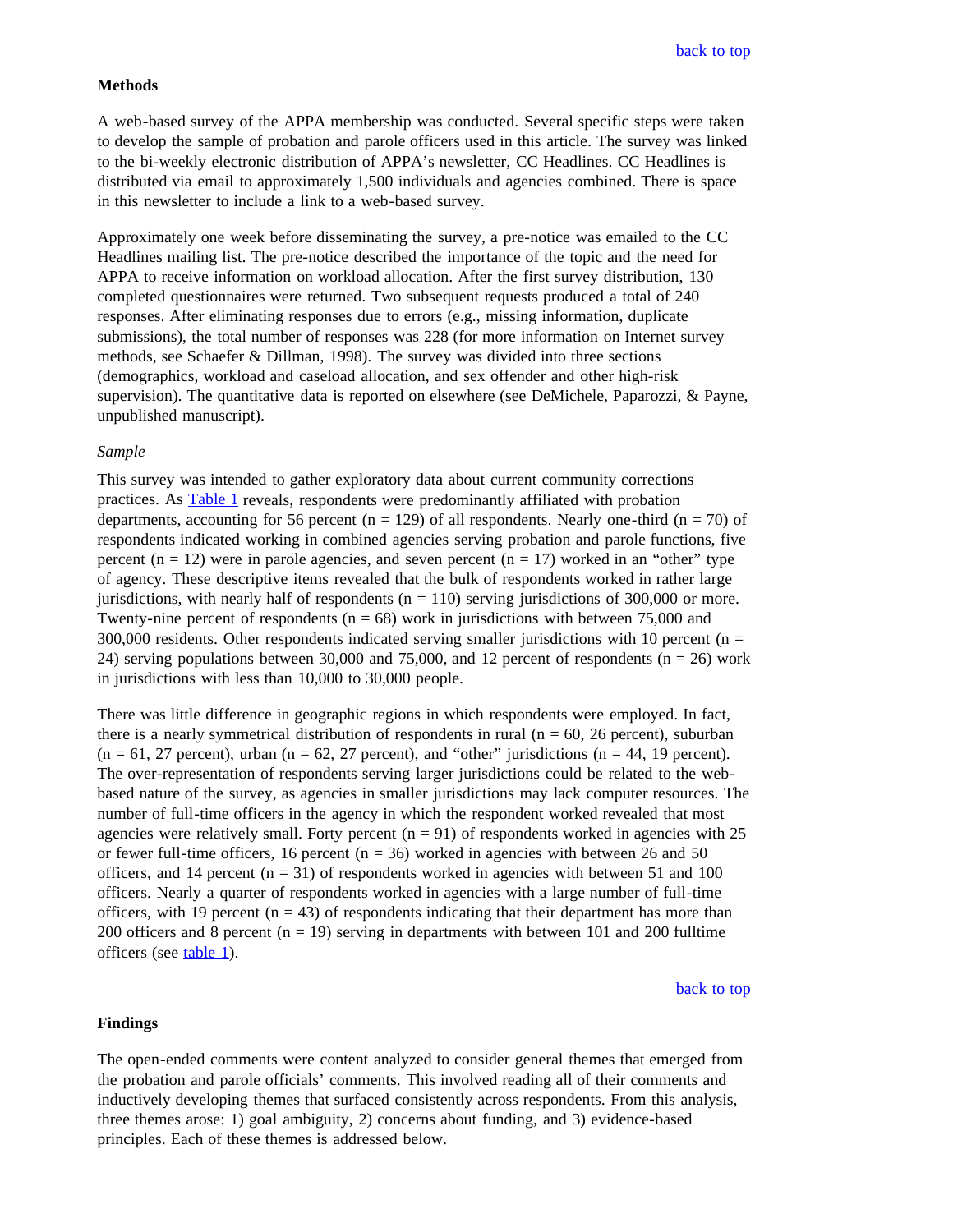#### **Goal Ambiguity**

It is often argued that rehabilitation and punishment are opposing justice system goals. One goal, rehabilitation, seeks to alter offender cognition (thought patterns) to bring about a concomitant shift in behavior (toward pro-sociality) (Andrews et al., 1990). The other goal, punishment, has been described as rooted in a more emotional desire to inflict pain or bring about some sort of discomfort for the offender in an attempt to rebalance the scales of justice (see Christie, 2000; Garland, 1990). This tension between rehabilitation, punishment, and providing victim and community safety is further elaborated by respondents in open-ended items. One respondent states (italics added) that "community safety, victim safety, and offender accountability have become focus points…but the resources to accomplish these changes is an ongoing process of adaptation to the demands placed upon supervision."

This statement captures the interaction between these goals as well as the officer's strain fostered by a context of limited resources and bloated workloads. A different respondent summarized the view in his or her agency as "We view ourselves as the front line between high-risk offenders and the community we live in." Another respondent claimed that their department "has become more punitive, acting as police, rather than rehabilitative." These responses potentially indicate a sense of moving toward community safety and crime reduction as central organizational goals, and a need to consider more fully the fiscal concerns emerging from steering community corrections' function in such a way.

back to top

#### **Concerns about Funding**

More clarity can be gained from respondents' open-ended answers, in which they commented about caseload size and workload allocation methods. One respondent indicated that in his or her agency "caseloads have doubled…Our ability to meet the needs of these offenders has been difficult with very limited community resources, limited budgets, and a lack of support from the top and the bench." This respondent's frustration is an example of how community corrections agencies and officers are expected to supervise more offenders, with fewer resources, feeding employee strain and burn-out.

Another respondent simply stated that "More officers are needed to provide the level of expectations that each offender should receive." Funding issues are tied to most decisions made by organizations—whether community corrections or for-profit industries—and they determine the possibility of such things as trainings, equipment purchases, and personnel hires. One respondent commented on the relationship between these items and how they come together to shape the ability to offer effective community interventions.

Training is minimal and equipment is sparse. [STATE NAME] has adopted a resource brokerage type of supervision. On the occasions when [officers] do venture out into the field to check up on probationers, [officers] are too poorly equipped and trained to do much more than a quick drive by of residence. Unfortunately, [STATE NAME] has disregarded officer safety even after some recent high profile assaults on probation officers who attempted home visits. Thus, furthering the belief that probation supervision is best conducted from the office.

Obviously, this respondent feels strongly about the potential ramifications for underfunding probation training and ensuring that officers have the appropriate equipment. However, this provides little advice on what administrators and policymakers should be doing to change this situation. Another respondent did suggest that "a resolution would be caseload caps, more equipment, and streamlining several processes." No doubt such suggestions come easily when merely placed on paper, but are much more difficult to implement. Nevertheless, these respondents' comments identify a certain uneasiness regarding the growth in caseloads of more high-risk offenders and the (fiscal) impact this has on most organizational operations.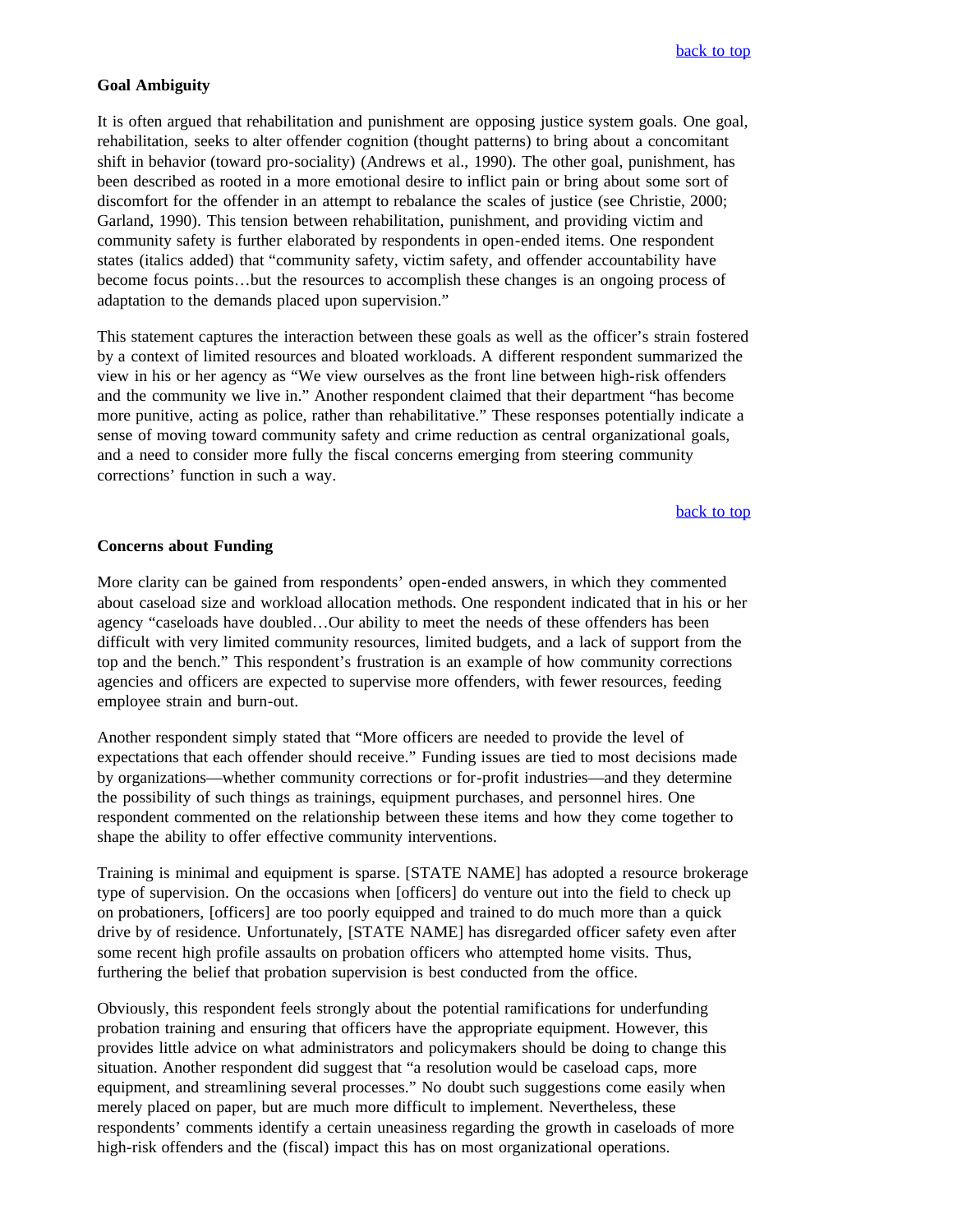### **Evidence-Based Practices**

Contextualizing the above answers, one respondent bluntly stated that "we are trying to do supervision that works. We believe in the evidence based practices approach, but carrying them out can be difficult." Another respondent mentioned that "we are in the process of instituting evidence-based practices and redistributing caseloads to focus more resources on higher risk offenders and better target our interventions." These respondents focus on the need for developing effective strategies to intervene in offenders' lives, which is not easy. Indeed, it can be "difficult" to say the least. One respondent emphasized further the movement in community corrections to evidence-based practices decision making when he or she commented that "recent implementations of new assessment tools, with incorporation of motivational interviewing, cognitive restructuring, and case planning has emphasized targeting high-risk offenders."

The point here is that if evidence-based practices are going to amount to more than another catch phrase, then appropriate funding and personnel decisions are necessary preconditions. It seems that community corrections agencies, at least judging from the respondents to this survey, are seriously incorporating the notions advanced in the evidence-based practices literature. While agencies are interested in evidence-based practices, it appears that the lack of funding for fully implementing such changes fosters a half-hearted attempt.

Central to evidence-based practices is the use of specialized caseloads. Interventions should be targeted at an individual's risks and needs, with little intervention planned for low-risk offenders and more directed (even intense) supervision for higher risk offenders. Respondents also commented on the trend toward developing specialized units for high-risk offenders, such as sex offenders. "Our department," according to one respondent, "has more specialized and high-risk officers and casebooks than basic or general casebooks." They go on to state that "this has become a trend." Consider another respondent's comment: "The proliferation and use of GPS with sex offenders has significantly increased our workloads and thus has altered our resource allocations."

Anyone familiar with contemporary crime and justice issues is aware of the increased use of GPS to track offenders. For the most part, there has been little critical attention to using this tool as part of community supervision, especially from a pragmatic view of how these technologies affect workload. Consider one respondent's view: "The proliferation and use of GPS with sex offenders has significantly increased our workloads and thus altered our resource allocation."

#### back to top

#### **Discussion**

Community supervision of offenders is one of the fastest growing justice system practices. Comments from the probation and parole officials in this study showed a concern about goal ambiguity, funding, and evidence-based practices. Based on the feedback from this sample of respondents, attention can be given to the way that these three themes can be addressed.

A growing area of emphasis for probation administrators is how to supervise more efficiently nonviolent offenders presenting relatively low levels of risk to the community (Dedel-Johnson, Austin, and Davies, 2002). Probation administrators are responsible for providing adequate levels of supervision and intervention to offenders, based upon individual risks and criminogenic needs (see Andrews et al., 1990). The potential exists for probation to over-supervise some offenders (i.e., the low risk) and divert resources—both time and funds—from the offenders presenting the greatest risk (i.e., repeat violent offenders).

Probation is routinely criticized for being soft on criminals. Over a three-year period, Langan (1994) analyzed survey data from 12,370 State probationers convicted of a felony during their probation supervision. Few probation departments adequately enforced conditions, as 69 percent of probationers did not pay supervision fees, 40 percent failed to pay restitution, and 32 percent never received ordered drug treatment. Many offenders do not complete the terms of their community supervision, with the best national figures estimating that about two-thirds of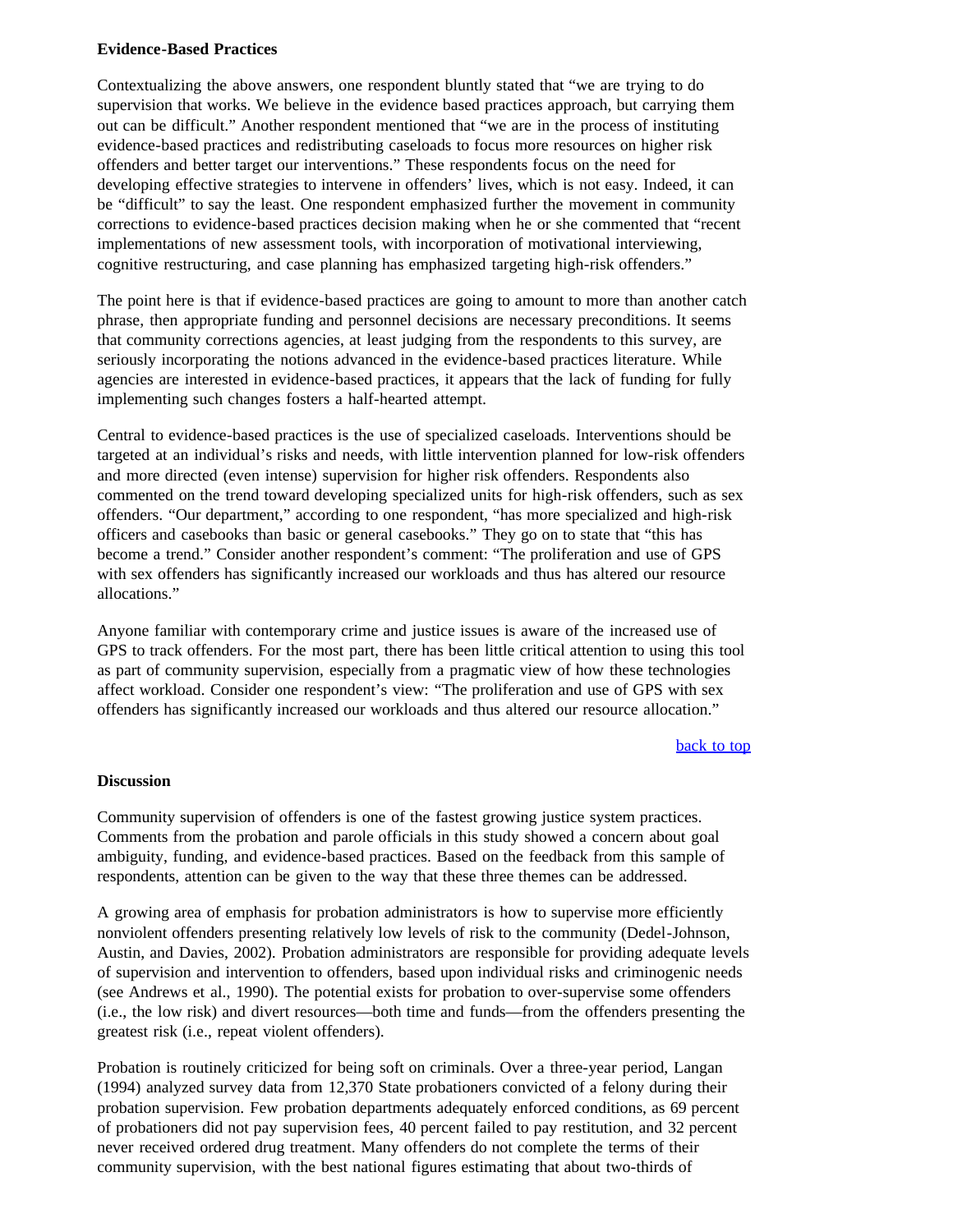parolees are rearrested within three years, and about 40 percent of probationers are unsuccessful (BJS, 2004a).  $\boxed{1}$ 

Confronting the soft-on-crime image, and encompassing the bulk of research on probation effectiveness, some probation departments have created intensive supervision programs (ISP) for high-risk offenders. These programs are expected to provide more officer-offender interaction and be "more stringent and punitive than traditional probation but less expensive and coercive than incarceration" (Petersilia and Turner, 1991: 611). ISPs were initially met with optimism for their ability to reduce officer caseload size and increase the intensity of supervision to control high-risk offenders more effectively and better protect the public.  $\lfloor 2 \rfloor$  However, little consideration was given to the high costs of ISPs for probation departments and their potential inability to supervise offenders in high-risk categories.

An analysis of three ISPs in California did not find them more effective than routine probation in reducing recidivism, despite having significantly more contact with offenders. Petersilia and Turner (1991) found that ISP probationers had higher failure rates than regular probationers. The authors suggest four reasons for this: 1) higher-risk candidates were placed in the ISPs (about 80 percent were high risk), 2) specialized units tend to enforce all technical violations strictly, 3) conditions and increased sanctions failed to deter probationers from reoffending, and 4) supervision without substantive treatment has little effect on underlying criminal behavior (Petersilia and Turner, 1991: 650). Petersilia and Turner (1991: 657) found that probationers completing counseling, employed, and paying restitution had lower recidivism rates. This suggests that probation interventions that focus on diminishing behaviors associated with criminality may be more important to encourage social conformity than multiplying contacts between officer and offender without focusing on the specific goals of these contacts (see Gottfredson and Hirschi, 1990).

In terms of evidence-based probation and parole practices, this study shows that community corrections officials are receptive to using research to inform community-based corrections policies and practices. Researchers should be sensitive to the problem of goal ambiguity, as well as to other trends that are influencing community corrections. With regard to goal ambiguity, researchers must recognize that probationer success can be evaluated in numerous ways. Probation conditions may require offenders to perform an assortment of duties (e.g., community service, pay restitution, fines), to undergo treatment (e.g., substance abuse, anger management), to maintain employment or other structured activities, and to avoid committing new offenses. This complexity places many administrators in the difficult position of determining what constitutes successful completion. Is an offender successful if he/ she is not rearrested? Should new convictions be most important? Should probation success be evaluated by the level of compliance with court orders (technical violations)? For these reasons, researchers should track several forms of probationer success and failure, including treatment completion (e.g., substance abuse, mental health), court order compliance (e.g., paying fines, restitution), and the more traditional recidivism concept (e.g., new arrests, convictions, and revocations).

Furthering the use of evidence-based principles in community corrections will require more rigorous research than has been conducted in the past. To date, no research analyzes the differences among low- and medium-risk offenders using an experimental design. Future research should focus on high-risk offenders by randomly assigning nonviolent, low- and medium-risk offenders to one of five probation supervision strategies to determine if differences in offender performance and cost-effectiveness exist among the five types of supervision included. In addition, justice system researchers need to collaborate with practitioner organizations to develop innovative research strategies to identify cost-effective supervision practices (Gist, 2000; Lane, Turner, and Flores, 2004).

Community corrections services offer ways to alleviate jail and prison crowding, deliver serious punishment, and contribute to rehabilitating offenders. Probation performs several functions to properly supervise offenders (e.g., home contacts; surveillance; drug testing; collection of restitution, fines, and fees; community work service; monitoring of curfews and travel restrictions; intermediate sanctions; and revocation) and offers offenders adequate treatment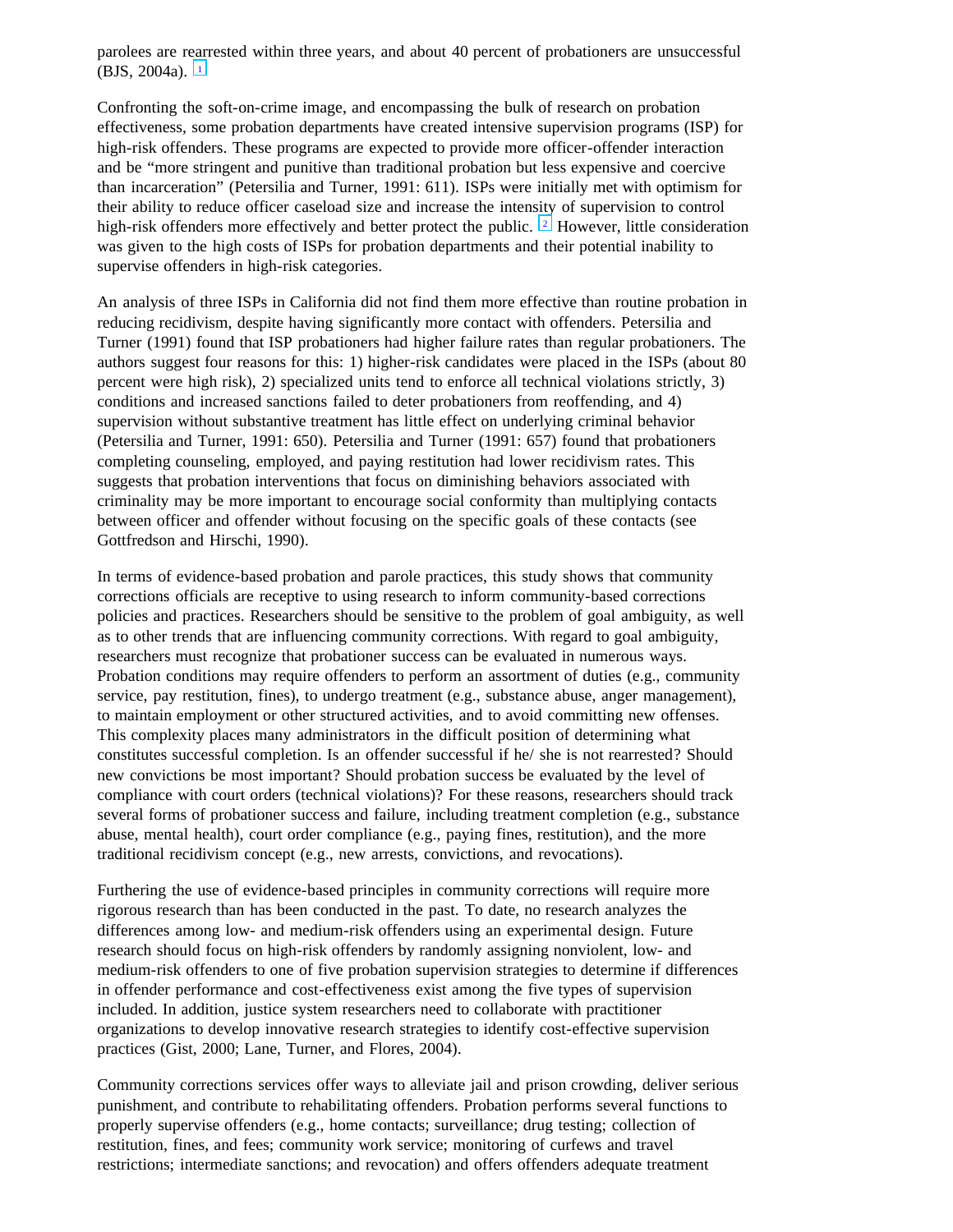options (e.g., assessment and treatment referrals, motivational interviewing, employment and educational assistance, and support and mentoring) (Paparozzi, 2003).

A shift away from rehabilitation to a more punitive model has emerged in tandem with public opinion favoring more punitive strategies (e.g., capital punishment, three-strikes laws, mandatory minimums) (Beckett, 1997; Pratt, 2000). Cullen, Fisher, and Applegate (2000: 79) highlight the strange coupling of get-tough and transformative policies, as more of the public wants "the correctional system to achieve the diverse missions of doing justice, protecting public safety, and reforming the wayward" (also, see Applegate, 2001; Bouley and Wells, 2001). No other branch of the criminal justice system is more affected by this bifurcated crime control policy shift than community corrections agencies. Public scrutiny and diminishing resources require community corrections agencies to maximize potential positive outcomes of offender programs. They must invest resources in the most cost-effective methods to decrease the potential for sanction stacking and ensure that the conditions of supervision are reasonable, realistic, and research based.

back to top

#### **References**

The articles and reviews that appear in *Federal Probation* express the points of view of the persons who wrote them and not necessarily the points of view of the agencies and organizations with which these persons are affiliated. Moreover, *Federal Probation's* publication of the articles and reviews is not to be taken as an endorsement of the material by the editors, the Administrative Office of the U.S. Courts, or the Federal Probation and Pretrial Services System. Published by the Administrative Office of the United States Courts www.uscourts.gov Publishing Information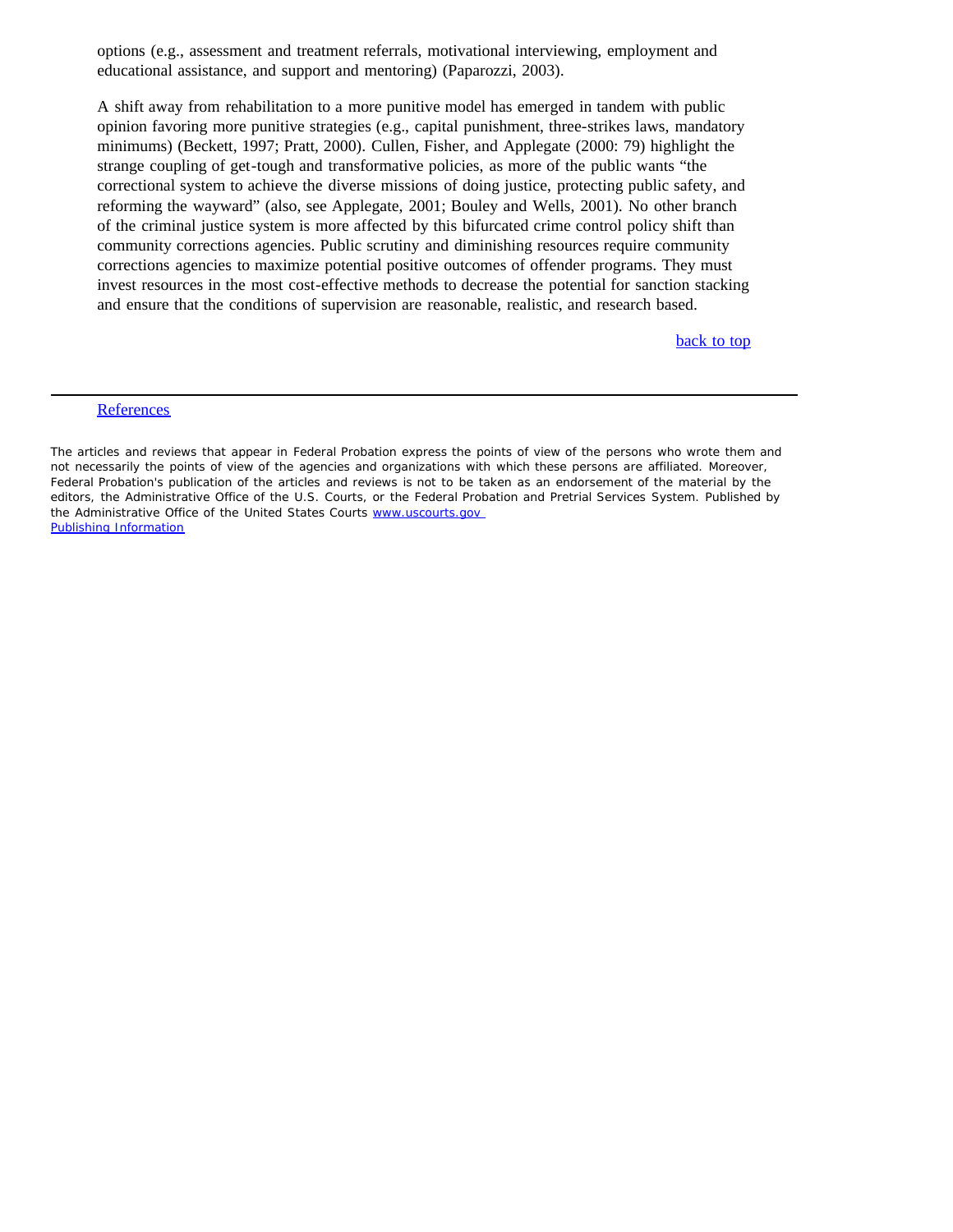| Table 1: Descriptive Agency Information |                |              |
|-----------------------------------------|----------------|--------------|
| <b>Agency Type</b>                      | Number         | Percent      |
| Probation                               | 129            | 56           |
| Parole                                  | 12             | 5            |
| Combined                                | 70             | 31           |
| Other                                   | 17             | $\tau$       |
| Jurisdiction Size                       |                |              |
| < 10k                                   | $\overline{2}$ | $\mathbf{1}$ |
| $10 - 30$                               | 24             | 11           |
| 30-50k                                  | 11             | 5            |
| 50-75k                                  | 13             | 5            |
| 75-150k                                 | 35             | 15           |
| 150-300k                                | 33             | 14           |
| $>300k$                                 | 110            | 48           |
| Jurisdiction Type                       |                |              |
| Rural                                   | 60             | 26           |
| Suburban                                | 61             | 27           |
| Urban                                   | 62             | 27           |
| Other                                   | 44             | 19           |
| # Full-Time Officers                    |                |              |
| $1 - 25$                                | 91             | 40           |
| 26-50                                   | 36             | 16           |
| 51-100                                  | 31             | 14           |
| 101-200                                 | 19             | 8            |
| $201+$                                  | 43             | 19           |
| $N = 220$                               |                |              |
| Agency shift                            |                |              |
| Decreased                               | 43             | 19           |
| # Officers Reduced                      |                |              |
| Maximum                                 | 55             |              |
| Minimum                                 | $\mathbf{1}$   |              |
| Mean                                    | 9              |              |
| Unionization                            |                |              |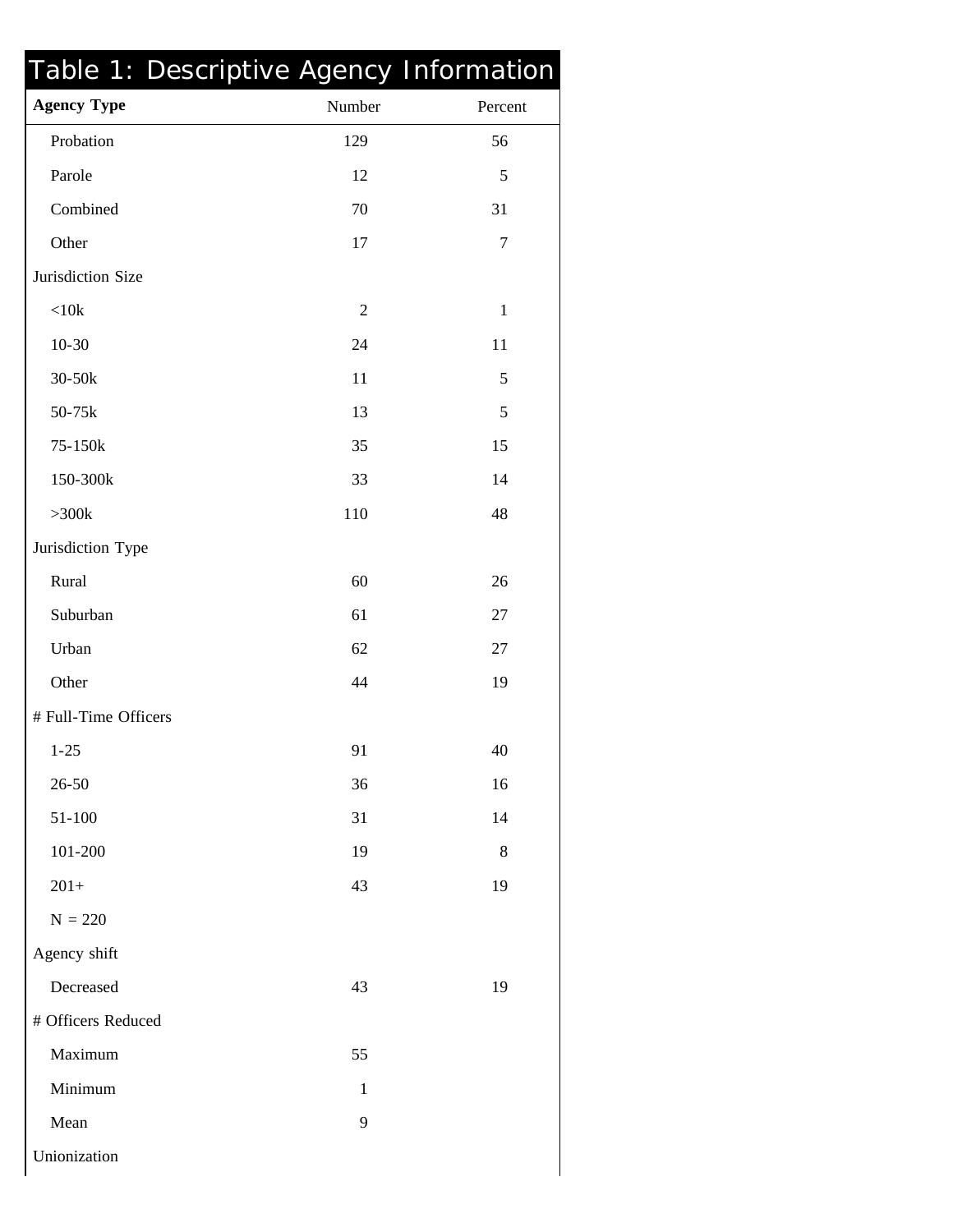| Yes                  | 133 | 58 |  |
|----------------------|-----|----|--|
| No                   | 95  | 42 |  |
| Years Experience     |     |    |  |
| $1 - 5$              | 26  | 11 |  |
| $6 - 10$             | 47  | 21 |  |
| $11 - 20$            | 67  | 29 |  |
| $20+$                | 89  | 39 |  |
| Mean Years $= 17.68$ |     |    |  |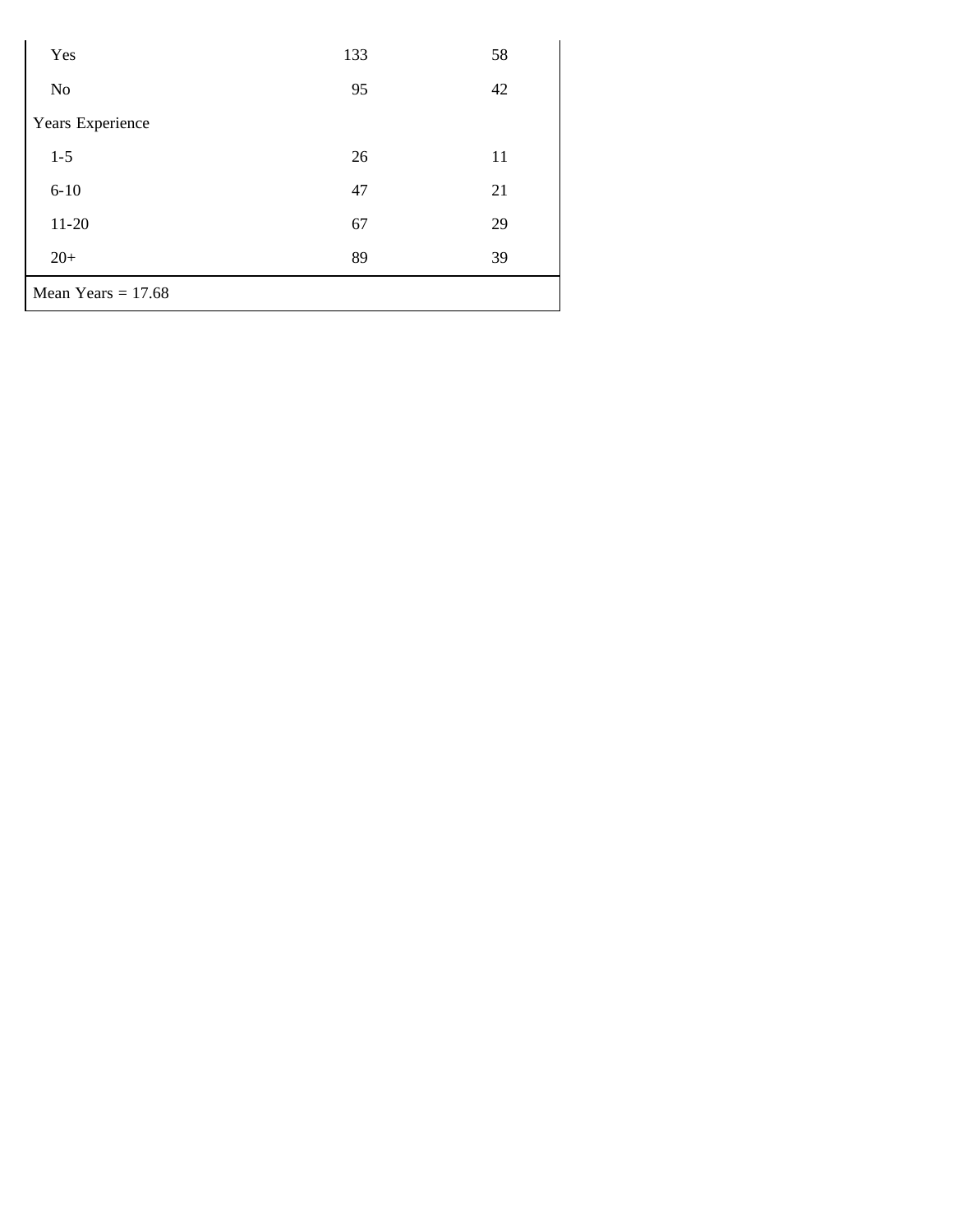of Consulting and Clinical Psychology, 62, 783-792.

Rice, M.E. & Harris, G.T. (1995). *Violent recidivism: Assessing predictive accuracy*. Journal of Consulting and Clinical Psychology, 63, 737-748.

Schlager, M.D. & Simourd, D.J. (2007). *Validity of the Level of Service Inventory-Revised (LSI-R) among African American and Hispanic male offenders*. Criminal Justice and Behavior, 34, 545-554.

Whiteacre, K. (2004). *Case manager experiences with the LSI-R at a federal community corrections center*. Corrections Compendium, 29, 1-5, 32-35.

### **Probation and Parole Officers Speak Out—Caseload and Workload Allocation**

Andrews, D., Zinger, I., Hoge, R., Bonta, J., Gendreau, P., & Cullen, F. (1990). *Does correctional treatment work?* A clinically relevant and psychologically informed metaanalysis.Criminology, 28 (3): 369-404.

Beckett, K. (1997). *Making crime pay*. New York: Oxford University Press.

Bonta, J., Wallace-Capretta, S., and Rooney, J. (2000). *A quasi-experimental evaluation of intensive rehabilitation supervision probation*. Criminal Justice and Behavior, 27(3): 312-329.

Bouley, E., & Wells, T. (2001). *Attitudes of citizens in a southern rural county toward juvenile crime and justice issues*. Journal of Contemporary Criminal Justice, 17(1), 60-70.

Bureau of Justice Statistics. (2004a). Probation and parole in the United States, 2003. Washington, DC: Bureau of Justice Statistics, U.S. Department of Justice.

Bureau of Justice Statistics. (2004b). *Justice expenditures and employment in the United States, 2001*. Washington, DC: Bureau of Justice Statistics, U.S. Department of Justice.

Cullen, F., Fisher, B., & Applegate, B. (2000). *Public opinion about punishment and corrections*. In M. Tonry (Ed.), Crime and justice: A review of research, volume 27 (pp. 1-79). Chicago, IL: University of Chicago Press.

Dedel-Johnson, K., Austin, J., and Davies, G. (2002). *Banking low-risk offenders: Is it a good investment?* The Institute on Crime, Justice, and Corrections at the George Washington University.

DeMichele, M., Paparozzi, M., & Payne, B. (unpublished manuscript). *Probation and Parole's burgeoning caseloads and workload management: Practitioner perspectives and policy implications*. Submitted to the Journal of Criminal Justice (March, 2007).

Gist, N. (2000). *Creating a new criminal justice system for the 21st century: Findings and results from state and local program evaluations*. Washington, DC: Bureau of Justice Assistance.

Gottfredson, M. and Hirschi, T. (1990). *A general theory of crime*. Stanford, CA: Stanford University Press.

Lane, J., Turner, S., and Flores, C. (2004). *Researcher-practitioner collaboration in community corrections: Overcoming hurdles for successful partnerships*. Criminal Justice Review, 29(1): 97- 114.

Langan, P. (1994). *"Between prison and probation: Intermediate sanctions,"* Science, 264: 791- 794.

Lucken, K. (1997). *The dynamics of penal reform*. Crime, Law, & Social Change, 26: 367-384.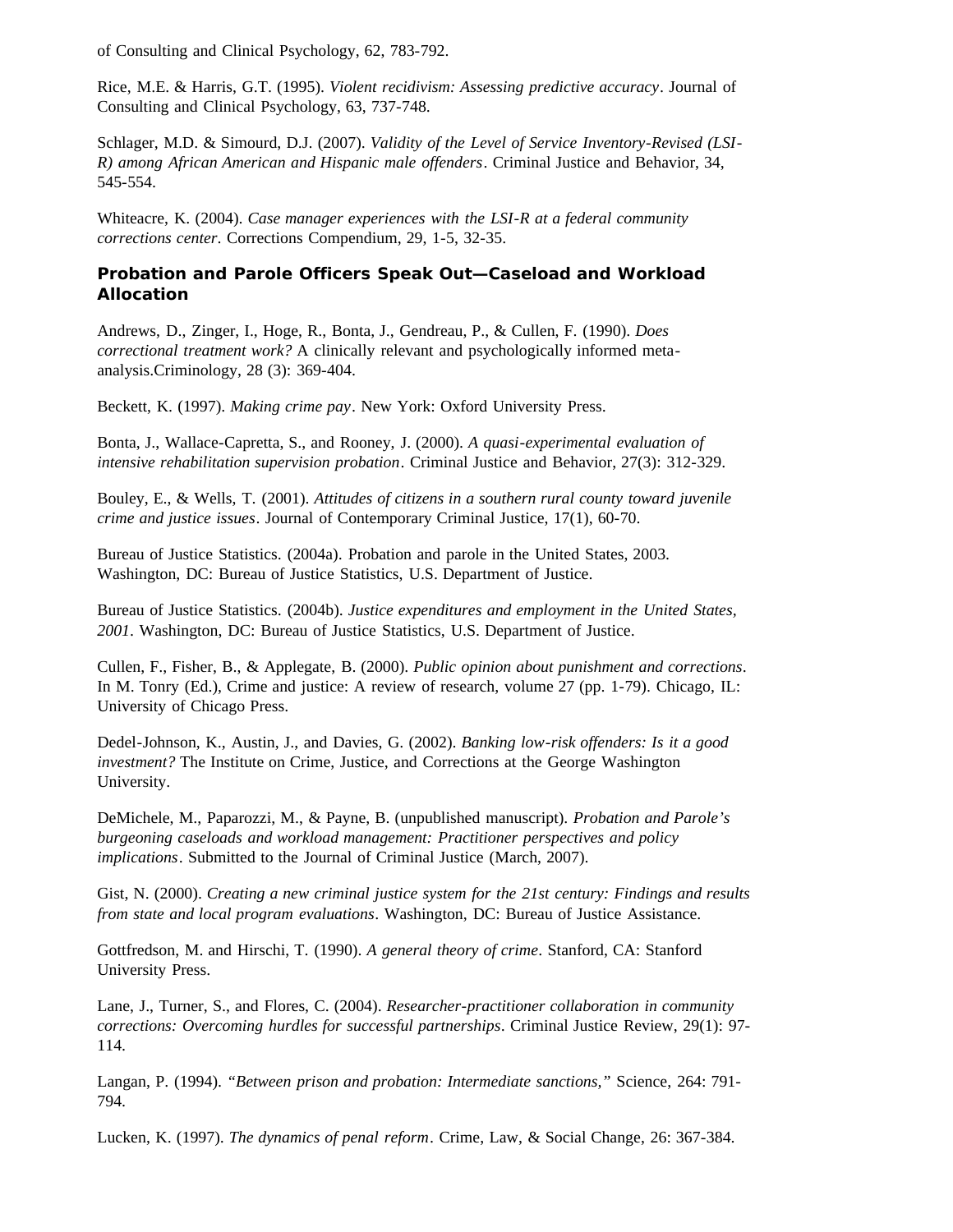Paparozzi, M. (2007). Personal communication with author. January, 2007.

Paparozzi, M. (2003). *'Broken windows' versus 'what works'—much ado about nothing.* Corrections Today, Winter Issue.

Petersilia, J., & Turner, S. (1991). *An evaluation of intensive probation in California.* The Journal of Criminal Law and Criminology, 82(3): 610-658.

Petersilia, J. (1998). *Probation in the United States*. Perspectives, Summer.

Petersilia, J. (2003). *When prisoners come home: Parole and prisoner reentry*. New York: Oxford University Press.

Pratt, J. (2000). *The return of the wheelbarrow men; or, the arrival of postmodern penalty?* The British Journal of Criminology, 40(1), 127-145.

Sachwald, J. (2004). Foreword, in Taxman, F., Shephardson, E., & Byrne, J. (2004). *Tools of the trade: A guide to incorporating science into practice*. National Institute of Corrections, U.S. Department of Justice, Office of Justice Programs.

Taxman, F., Shephardson, E., & Byrne, J. (2004). *Tools of the trade: A guide to incorporating science into practice. National Institute of Corrections*, U.S. Department of Justice, Office of Justice Programs.

Wicklund, C. (2004). *Assessment, treatment, and compliance. Recommendations to the community corrections field: From the national community corrections forum*. Alexandria, VA: Institute for Law and Justice.

Warchol, G. (2000). *Intensive supervision probation: An impact evaluation*. The Justice Professional, 13: 219-232.

Worrall, J., Schram, P., Hays, E., and Newman, M. (2004). *An analysis of the relationship between probation caseloads and property crime rates in California counties*. Journal of Criminal Justice, 32: 231-241.

### **Thacher, Augustus, and Hill—The Path to Statutory Probation in the United States and England**

Abadinsky, H. (2006). *Probation and parole: theory and practice, 9th Ed.* (Upper Saddle River, NJ: Pearson/Prentice Hall).

Allen, H.E., E.J. Latessa, C.W. Eskridge & G.F.Vito, G.F. (1985). *Probation and parole in America*. (New York: The Free Press).

Augustus, J. (1939). *John Augustus, First Probation Officer, reprint of The Labors of John Augustus, Boston, 1822*. (New York: National Probation Association).

Barry, J.V. (1958). *Alexander Maconochie of Norfolk Island*. (London, England: Oxford University Press).

Bowker, L.H., (1982). *Corrections: The Science and the Art*. (New York: Macmillan).

Carter, R.M. & Wilkins, L.T., (1976). *Probation, Parole, and Community Corrections, 2nd ed*. (New York: John Wiley & Sons.

Champion, D.J. (2005). *Probation, Parole, and Community Corrections, 5th Ed*. (Upper Saddle River, N.J: Pearson/ Prentice Hall). Chute, C.L. & Bell, M. (1956). Crime, Courts, and Probation. (New York: MacMillan).

Cromwell, P.F., Alarid, L.F., & Del Carmen, R.V. (2005). *Community-Based Corrections, 6th*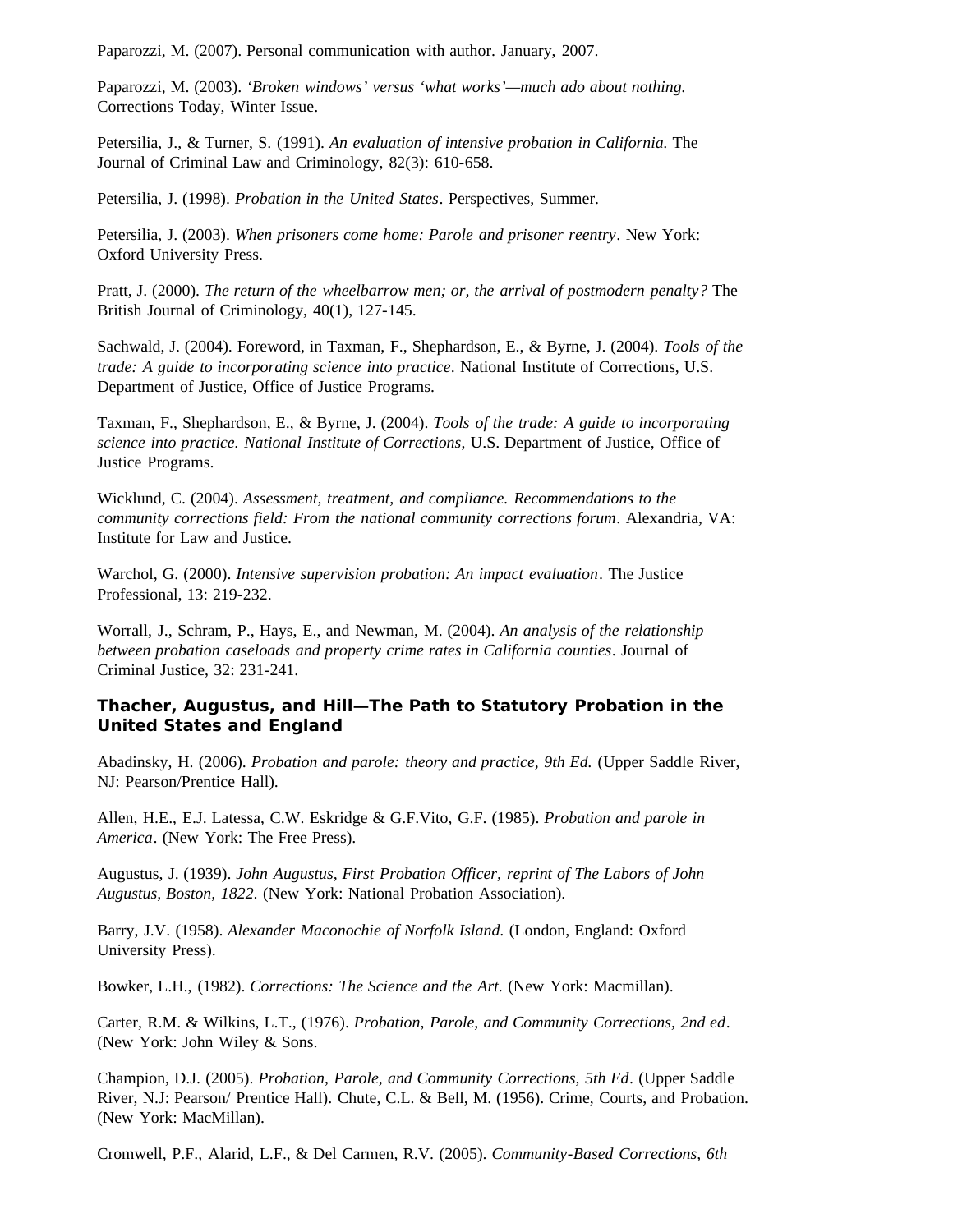*Ed.* (Belmont, California: Thomson Wadsworth).

Cromwell, P.F., Del Carmen, R.V. & Alario, L.F. (2002). *Community-Based Corrections, 5th Ed.,* (Belmont, California: Wadsworth/ Thomson).

Davenport-Hill, R. & Davenport-Hill, F. (1878). *The Recorder of Birmingham: A memoir of Matthew Davenport Hill*. (London, England: Macmillan).

Davenport-Hill (1878). *Brief remarks on the treatment of criminals under imprisonment for life by Hill, M.D*. in Social Science Transactions.

Dressler, D. (1969). *Practice and theory of probation and parole, 2nd Ed*. (New York: Columbia University Press).

Glueck, S. (1939). *A report on the labors of John Augustus for the last ten years, in aid of the unfortunate*. Originally published in 1857. From the introduction written by David Greenberg, May 1974. (Montclair, N.J.: Patterson Smith).

Hill, M. D.(1975). *Suggestions for the Repression of Crime. Montclair, NJ*: Patterson Smith:p.V.. From the introduction written by Greenberg, D.F., May, 1974. (Originally published in 1857, London: John W. Parker and Son.) http:www.wikipedia.org/wiki/Matthew Davenport Hill. Accessed on Nov. 1, 2006.

Jones, M. (2004). Community Corrections. (Prospect Heights, Illinois: Waveland Press).

Johnson, H.A. & Wolfe, N.T. (1996). *A History of Criminal Justice, 2nd Ed*. (Cincinnati, Ohio: Anderson).

Lindner, C., (1994). *The Police Contribution to the Development of Probation: An Historical Account*. Journal of Offender Rehabilitation, 20, (3/4):63.

Lindner, C. (2006, June). *John Augustus, Father of Probation and the Anonymous Letter*. Federal Probation, 70(1), 77-78.

Lindner, C. & Saverese, M. (1984, June). *The Evolution of Probation: The Historical Contribution of the Volunteer*. Federal Probation, 48(2): 3-10.

McCarthy, B.R., McCarthy, Jr., B.J., & Leone, M.C. (2001). *Community-Based Corrections, 4th Ed.* Belmont, CA.: Wadsworth/ Thomson Learning.

Silverman, I.J. & Vega, M. (1996). *Corrections: A Comprehensive View*. (St. Paul, MN: West). Tappan, P.W. (1960). Crime, Justice, and Correction. (New York: McGraw-Hill.

Walker, S. (1998). Popular Justice, 2nd Ed. (New York: Oxford University Press).

back to top

#### **Endnotes**

The articles and reviews that appear in *Federal Probation* express the points of view of the persons who wrote them and not necessarily the points of view of the agencies and organizations with which these persons are affiliated. Moreover, *Federal Probation's* publication of the articles and review is not to be taken as an endorsement of the material by the editors, the Administrative Office of the U.S. Courts, or the Federal Probation and Pretrial Services System.

Published by the Administrative Office of the United States Courts www.uscourts.gov Publishing Information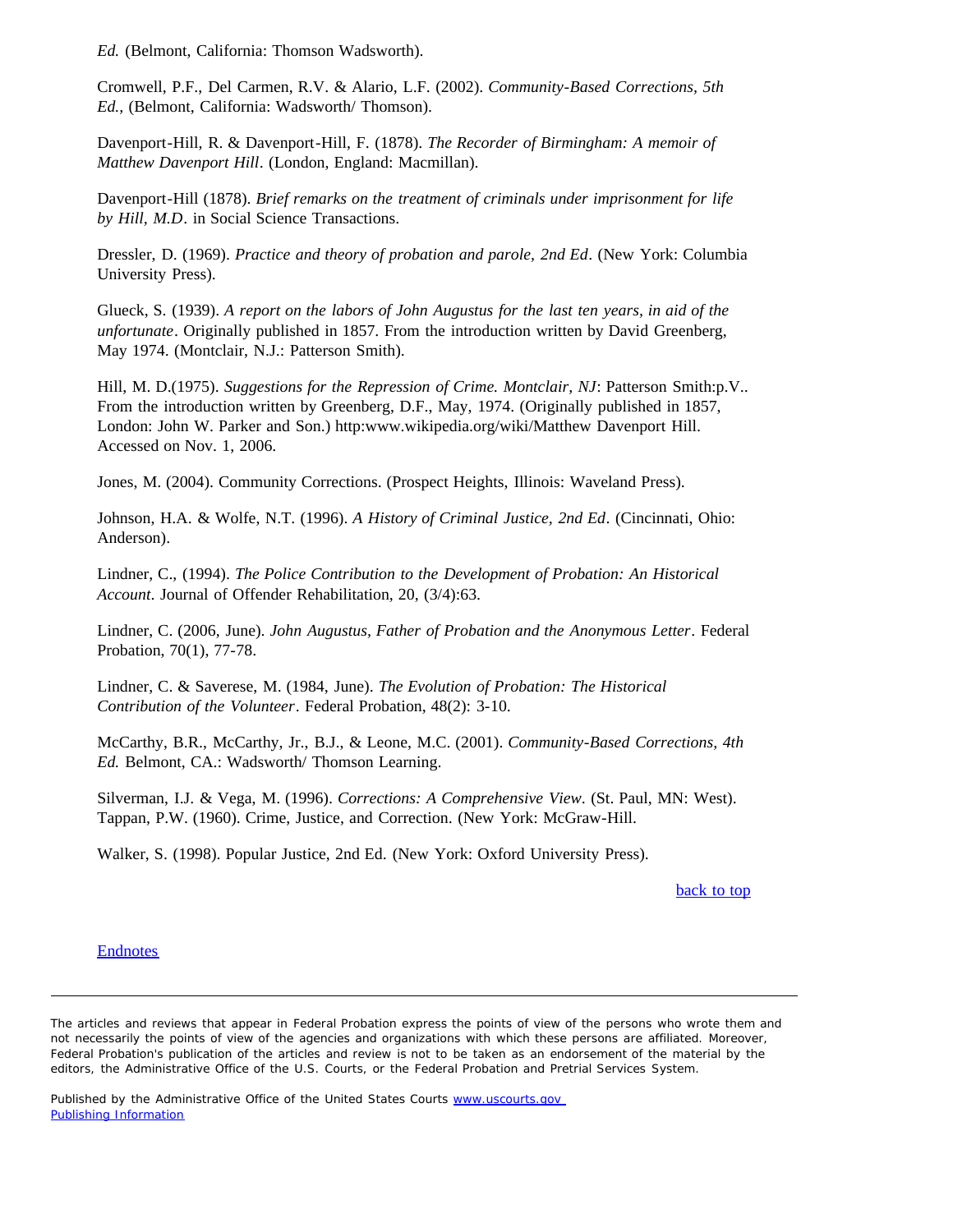Home



## Endnotes

A Protocol for Comprehensive Hostage Negotiation Training Within Corrective Institutions

Pono Kaulike: A Hawaii Criminal Court Provides Restorative Justice Practices for Healing **Relationships** 

The Predictive Validity of the LSI-R on a Sample of Offenders Drawn from the Records of the Iowa Department of Corrections Data Management System

Probation and Parole Officers Speak Out—Caseload and Workload Allocation

Thacher, Augustus, and Hill—The Path to Statutory Probation in the United States and England

Looking at the Law—Probation Officers' Authority to Require Drug Testing

### **A Protocol for Comprehensive Hostage Negotiation Training Within Corrective Institutions**

<sup>1</sup> The views and opinions expressed in this commentary are those of the author, and should not be attributed to the State University of New York, Empire State College, the New York City Department of Correction, or its trustees.

### **Pono Kaulike: A Hawaii Criminal Court Provides Restorative Justice Practices for Healing Relationships**

1 Howard Zehr (1990). Changing Lenses, Scottdale, PA: Herald Press.

<sup>2</sup> Robert Drake (2003). Dual Diagnosis and Integrated Treatment of Mental Illness and Substance Abuse Disorder, 2003, National Alliance on Mental Illness, http://www.nami.org/ Template.cfm? Section=By\_Illness&Template=/ TaggedPage/TaggedPageDisplay.cfm&TPLID= 54&ContentID=23049 (last visited April 23, 2006).

3 National Consensus Guidelines on Responding to Domestic Victimization in Health Care Settings, http://www.endabuse.org/programs/healthcare/ files/Consensus.pdf p.10 (last visited September 3, 2007).

4 Howard Zehr (2002). The Little Book of Restorative Justice, Intercourse, PA: Good Books.

5 Lorenn Walker (2000). Conferencing: A Group Process That Promotes Resiliency. Paper presented at The Second International Conference on Conferencing and Circles: Restorative Practice in Action. Toronto, Ontario, Canada, 10-12. August 2000. http://iirp.org/library/t2000/t2000\_walker.html (last visited September 2007).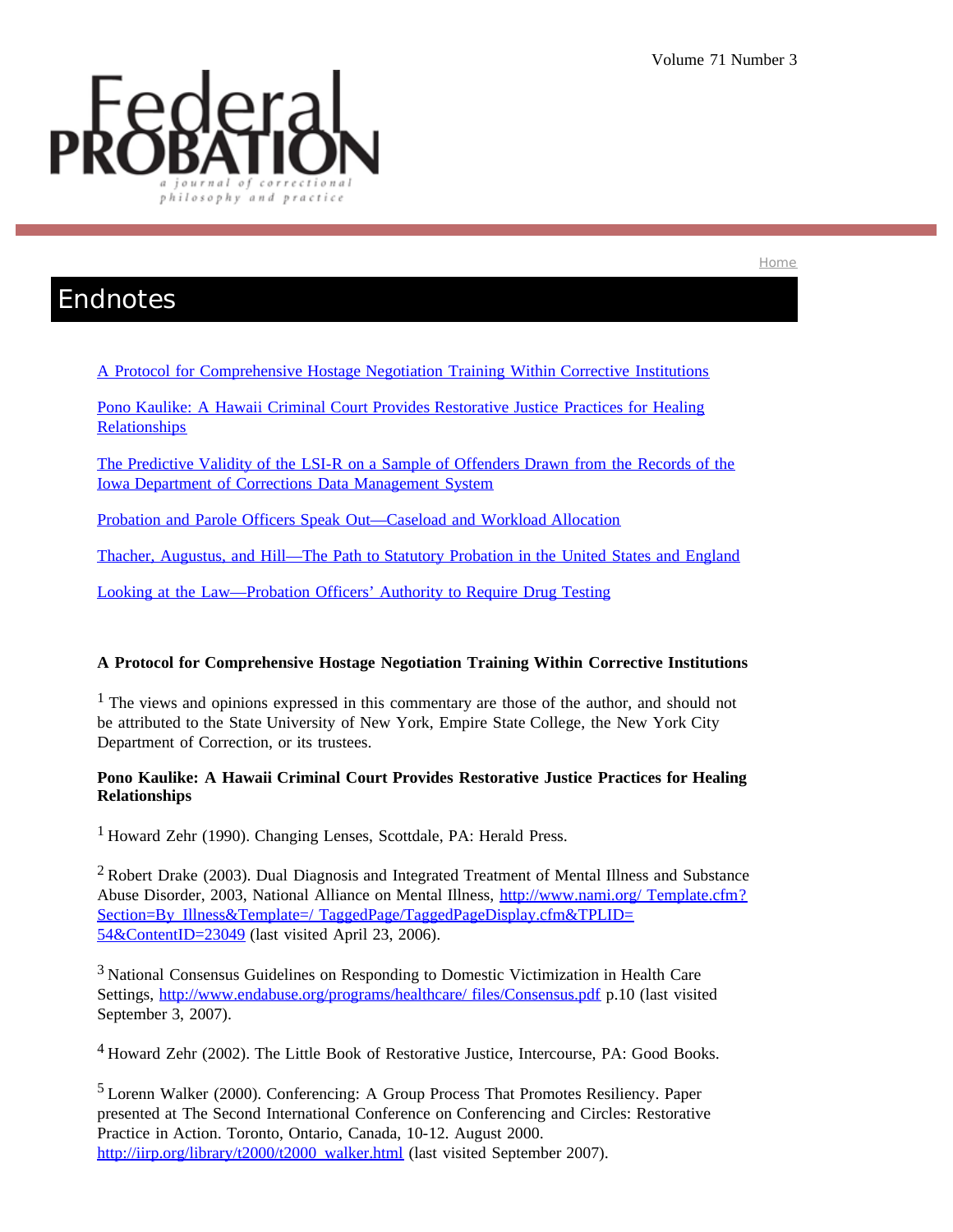6 Susan Olson & Albert Dzur (2004). Revisiting Informal Justice: Restorative Justice and Democratic Professionalism, 38 Law & Society Rev.

<sup>7</sup> Center for Restorative Justice, Suffolk University, College of Arts & Sciences,  $\frac{http://www.}{http://www.}$ suffolk.edu/research/6953.html (last visited April 27, 2007) and Carolyn Boyes Watson (2008). Forthcoming, Peacemaking Circles and Urban Youth: Bringing Justice Home.

 $8$  John Braithwaite (2002). Restorative Justice and Responsive Regulation 8 & 5 New York: Oxford University Press.

9 Anthony Bottoms (2003). Some Sociological Reflections on Restorative justice. In A. von Hirsch. J. Roberts. A.E. Bottoms, K. Roach, & M. Schiff (Eds.). Restorative justice & Criminal Justice: Competing or Reconcilable Paradigms Portland, OR: Hart Publishing.

<sup>10</sup> Jim Dator (2000). Law and Politics Book Review, Vol.10, No 4, 291-297, reviewing Sheleef, L. (2002). The Future of Tradition: Customary Law, Common Law, and Legal Pluralism, Portland, OR: Frank Cass, http://www.futures.hawaii.edu/dator/ reviews/DatorSheleff.html (last visited August 10, 2007).

11 Howard Zehr (1990). Changing Lenses, Scottdale, PA: Herald Press.

 $12$  Zehr, supra p. 63.

<sup>13</sup> Daniel Goleman (2006). Social Intelligence: The New Science of Human Relationships, New York: Bantam Dell, p. 11.

14 Goleman, supra 295.

15 Albert Mehrabian (1997). Relations Among Personality Scales of Aggression, Violence, and Empathy: Validation Evidence Bearing on the Risk of Eruptive Violence Scale, Aggressive Behavior, Vol. 23, 433-445.

<sup>16</sup> Alan Jenkins (1990). Invitations to Responsibility: The therapeutic engagement of men who are violent and abusive, Australia: Dulwich Centre Publications.

17 Id. at 58.

<sup>18</sup> Shadd Maruna, w(2006). Making Good: How Ex-Convicts Reform and Rebuild Their Lives. Washington D.C.: American Psychological Association, at 24.

 $19$  Sara Healing (2004). Ouestions about responsibility. Unpublished honours thesis, Department of Psychology, University of Victoria, Victoria, B.C., Canada. (Available from the author, shealing@ uvic.ca.)

20 Insoo Kim Berg & Steve de Shazer (1993). Making numbers talk: Language in therapy. In S. Friedman (ed.), The new language of change: Constructive collaboration in psychotherapy, New York: Guilford Press.

<sup>21</sup> Peter Dejong & Insoo Kim Berg, (2008). Interviewing for Solutions, Belmont, CA: Thompson Brooks/Cole.

 $22$  Todd Lewis & Cynthia Osborn, Solution-Focused Counseling and Motivational Interviewing: A Consideration of Confluence, 82 Journal of Counseling & Development, 38-48 (2004).

23 Id. at 39.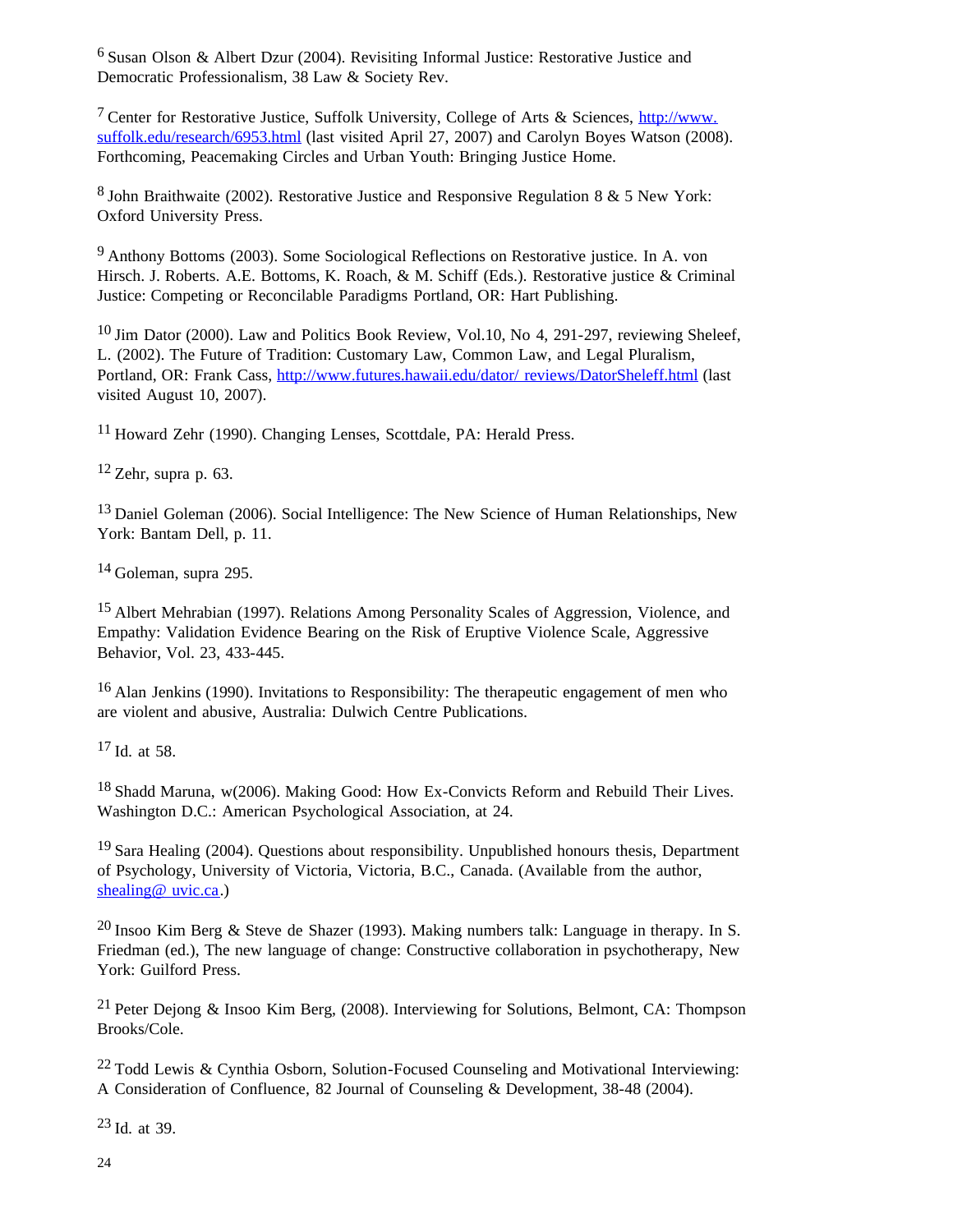Deborah H.Van Horn, & Donald A. Bux, (2001). A pilot test of motivational interviewing groups for dually diagnosed inpatients. Journal of Substance Abuse Treatment, 20, 191-195; Eric E. McColluym & Terry S. Trepper (2001). Family Solutions for Substance Abuse: Clinical and Counseling Approaches, New York: Haworth Press.

<sup>25</sup> Casey T. Taft, Christopher M. Murphy, Peter H. Musser, & Nancy A. Remington (2004). Personality, interpersonal and motivational predictors of the working alliance in group cognitivebehavioral therapy for partner violent men. Journal of Consulting and Clinical Psychology; Mo Yee Lee, John Sebold & Adriana Uken (2003). Solution-Focused Treatment of Domestic Violence Offenders, New York: Oxford University Press.

26 Central East attc, The Addiction Technology Transfer Center Network, 2007, Best Practice Resources, Evidence Based Practices, http://www.ceattc.org/nidacsat\_bpr\_ebp.asp(last visited April 27, 2007).

27 Lewis & Osborn, supra.

28 Helen Harberts, Problem Solving Courts, Butte County District Attorney, http://www.buttecounty. net/da/problem.htm (last visited April 27, 2007).

 $29$  American Bar Association, Problem-Solving Courts, Therapeutic Justice, Restorative Justice, Office of Justice Initiatives, http://www.abanet.org/ justice/01summary/traditionalact/problemsolving.html (last visited April 23, 2007).

 $30$  Andrew Turnell & Steve Edwards, Signs of safety: A solution and safety oriented approach to child protection, Norton: New York (1999).

<sup>31</sup> Laura Mirsky, 2006, The Shefton Centre for Restorative Practice: A Restorative Community in the Making, Restorative Practices eForum, http:// www.npcresearch.com/projects 0035.php (last visited April 23, 2007).

32 Walker, Sakai & Brady, 2006, supra.

33 Lawrence Sherman & Heather Strang, Restorative Justice: the evidence (2007), The Smith Institute, http://www.smith-institute.org.uk/publications.htm (last visited April 2007).

34 Sherman & Strang, supra.

35 Sherman & Strang, 7, supra.

36 Russ Immarigeon, Family Group Conferencing in Canada and the United States: An Overview. In J. Hudson, Morris, Maxwell & Galaway (Eds.), Family Group Conferences: Perspectives on Policy and Practice (The Federation Press 1996).

37 Paul Nixon, Gale Burford, Andrew Quinn & Josh Edelbaum, A Survey of International Practices, Policy & Research on Family Group Conferencing and Related Practices, American Humane Association, National Center on Family Group Decision Making, http://www.americanhumane.org/site/DocServer/FGDM\_www\_survey.pdf?docID=2841 (last visited September 8, 2007).

38 Linda Mills, Insult to Injury: Rethinking our Response to Intimate Violence (Princeton, NJ: Princeton University Press 2003).

39 Linda G. Mills, The Justice of Recovery: How the State Can Heal the Violence of Crime, Hastings Law Journal, Vol. 57, No. 3 457-508, February 2006.

40 Sarah Curtis-Fawley & Kathleen Daly, Gendered Violence and Restorative Justice: The Views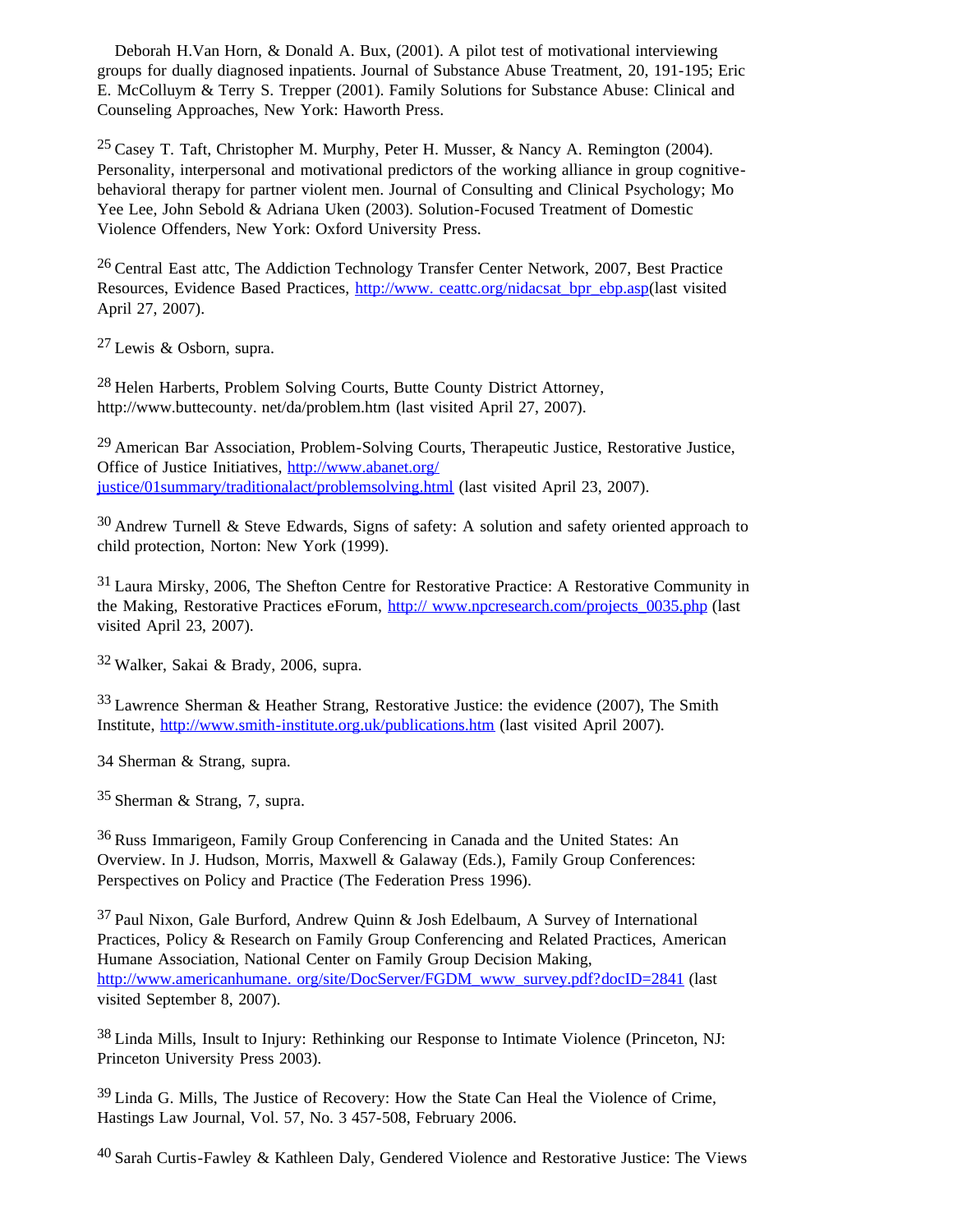of Victim Advocates, Violence Against Women (2005) 11(5): 603-38.

 $41$  Id., at p. 9.

<sup>42</sup> Gregory L. Stuart, Jeff R. Temple, and Todd M. Moore, Improving Batter Intervention programs Through Theory-based Research, JAMA, Vol. 298, No.5, August 1, 2007; Sandra M. Stith, Karen H. Rosen, Eric E. McCollum and Cynthia J. Thomsen, Treating Intimate Partner Violence Within Intact Couple Relationships: Outcomes of Multiple Couple Versus Individual Couple Therapy, Journal of Martial and Family Therapy, Vol. 30, No.3, 305-318, July 2004.

<sup>43</sup> The Center on Violence and Recovery, New York University, http://www.nyu.edu/cvr/intimate/ index.html (last visited April 27, 2007).

44 Mary Kawena Pukui & Samuel Elbert, Hawaiian Dictionary (1986).

45 Hawaii State Judiciary, News and Reports, Judiciary in the Media, Hawaii State Judiciary (2000) http://www.courts.state.hi.us/page\_server/Drafts/News/SpecialProjects/RestorativeJustice/ 63975281E9CF1F0EEB58B5337E.html (last visited April 4, 2007).

<sup>46</sup> Hawai'i Friends of Civic & Law Related Education, 2007, www.hawaiifriends.org.

47 Paul McCold, Toward a mid-range theory of restorative criminal justice: A reply to the Maximalist model. 3(4) Contemporary Justice Rev. 357-414 (2000).

48 Lorenn Walker, Restorative Justice Without Offender Participation: A Pilot Program for Victims, Restorative Practices eForum, International Institute for Restorative Practices, 2004, http:// www.realjustice.org/library/lwalker04.html (last visited April 27, 2007); and Lorenn Walker, Ted Sakai & Kat Brady, 2006, Restorative Circles: A Reentry Planning Process for Hawaii Inmates, 70 (1) Federal Probation Journal, 33-37 (2006), http:// www.uscourts.gov/fedprob/June\_2006/circles.html (last visited April 27, 2007).

49 Walker, 2004, supra & Walker, Sakai & Brady, 2006, supra.

50 Lorenn Walker, E Makua Ana Youth Circles: A Transition Planning Process for Youth Exiting Foster Care, 21 Connections 5 (2005), Victim Offender Mediation Association (VOMA), and Walker forthcoming Waikiki Youth Circles: Homeless Youth Learn Goal Setting Skills, 18(3) Journal of Family Psychotherapy August 2007

51 Federal Bureau of Investigation, Crime in the United States, 2005. Washington, D.C., U.S. Department of Justice, http://www.fbi.gov/ ucr/05cius/offenses/clearances/index.html (last visited April 28, 2007).

52 Walker, 2004, supra.

53 Lorenn Walker & Leslie A. Hayashi, Pono Kaulike: A Pilot Restorative Justice Program, Hawaii Bar Journal, May 2004.

54 Melanie Greenberg, Cognitive processing of traumas: the role of intrusive thoughts and reappraisals, 25 Journal of Applied Social Psychology 1262-1296 (1995).

55 Lorenn Walker, Conferencing: A Group Process That Promotes Resiliency, Paper presented at The Second International Conference on Conferencing and Circles: Restorative Practice in Action, Toronto, Ontario, Canada, 10-12 August 2000. http://iirp.org/library/t2000/t2000\_walker.html (last visited April 27, 2007).

56 Hawaii Legislature, Senate Bill 932, 2007, http:// www.capitol.hawaii.gov/site1/docs/getstatus.asp?q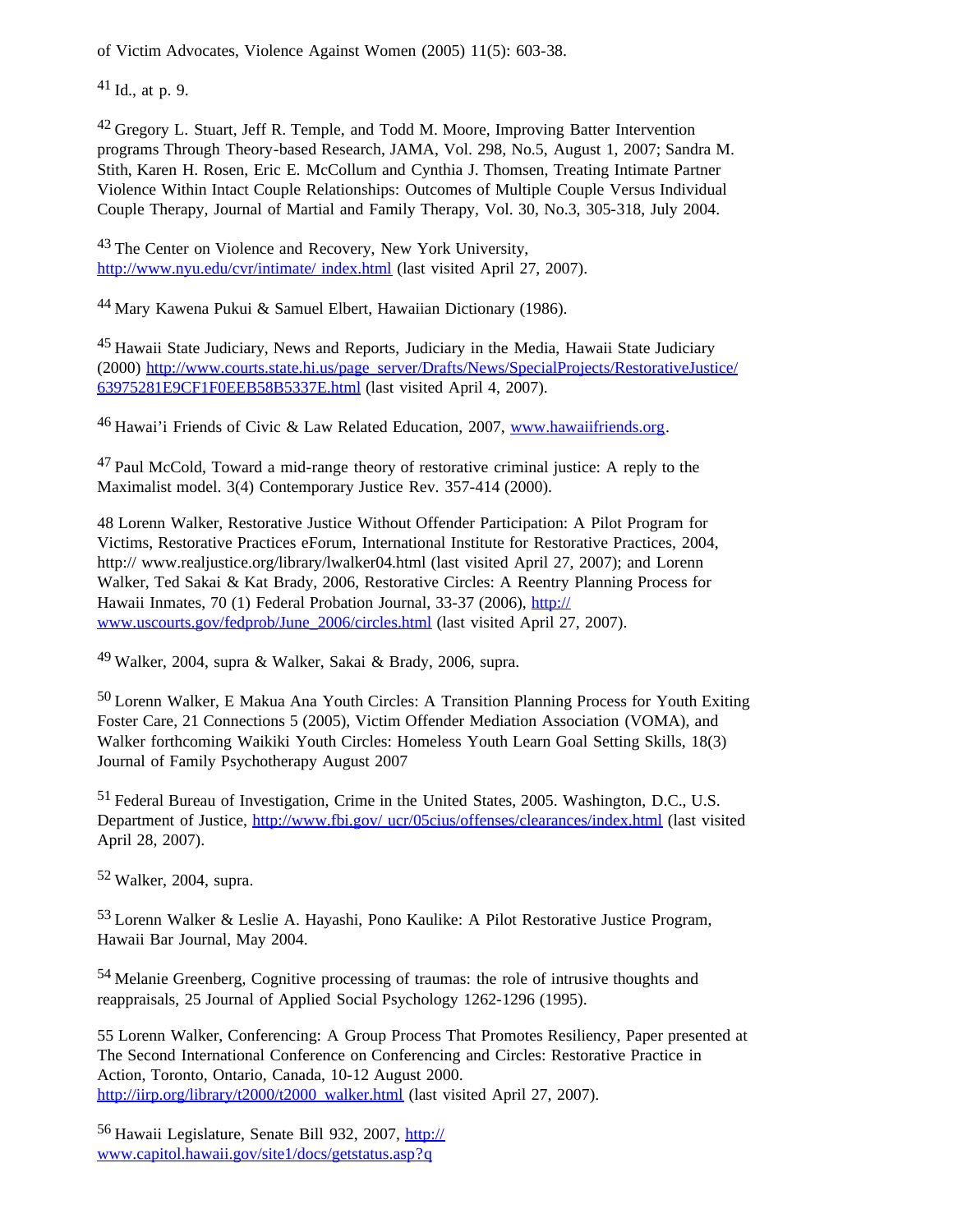uery=SB932&currpage=1&showstatus=on&press1 =docs (last visited April 27, 2007).

57 Howard Zehr, 2002, 12, supra.

### **The Predictive Validity of the LSI-R on a Sample of Offenders Drawn from the Records of the Iowa Department of Corrections Data Management System**

<sup>1</sup> The predictive validity of the LSI-R by race and ethnicity has been mixed and is still requiring additional research. However, studies have reported modest predictive validity by ethnicity (Holsinger, Lowenkamp & Latessa, 2006) and low predictive validity by race (Schlager & Simourd, 2007).

 $2 A$  t-test, comparing the difference in means, or average LSI-R total scores, found that there was a significant difference in the actual total scores between probation and parole. However, based on the MHS cutoffs, both supervision status types would still be categorized as a moderate risk level.

<sup>3</sup> The average score on the Criminal History domain for the Parole Group was 6.70 and the average score on the Criminal History domain for the Probation Group was 3.94. A t-test indicated that there was a significant difference between these two risk scores  $(p<.001)$ .

<sup>4</sup> The smaller sample size of female parolees (N=26) and non-white parolees (N=53), may account for the lack of significance with these correlations.

### **Probation and Parole Officers Speak Out—Caseload and Workload Allocation**

<sup>1</sup> This lack of certainty of punishment is contrary to traditional conceptions of deterrence theories, which are predicated on the notion of offenders perceiving that criminal behaviors and technical violations will be met with punishment. Many jurisdictions are finding it difficult to respond adequately to noncompliant probationer behaviors due to overcrowding and funding issues, with some courts actually informally requesting that only the most serious probation violators be brought back to court.

2 See Warchol (2000) and Bonta, Wallace- Capretta, and Rooney (2000) for a more complete historical development of ISPs. On the effects of caseload size, see Worrall, Schram, Hays, and Newman (2004)

### **Thacher, Augustus, and Hill—The Path to Statutory Probation in the United States and England**

<sup>1</sup> The author is grateful to Professors Andrew Karmen and John Kleinig of John Jay College of Criminal Justice for their helpful comments

### **Looking at the Law—Probation Officers' Authority to Require Drug Testing**

<sup>1</sup> In 1984, Congress replaced the Federal Probation Act with provisions in the SRA that repealed the chapter in Title 18 that contained the Federal Probation Act (except for '3656, which was renumbered '3672), effective November 1, 1987. While new '3603 applied only to offenses committed after November 1, 1987, the following language in '3655, construed by courts to authorize officers to require drug tests, was carried over to new '3603: '3655. Duties of probation officers. The probation officer shall furnish to each probationer under his supervision a written statement of the conditions of probation and shall instruct him regarding the same. He shall keep informed concerning the conduct and condition of each probationer under his supervision and shall report thereon to the court placing such person on probation. He shall use all suitable methods, not inconsistent with the conditions imposed by the court, to aid probationers and to bring about improvements in their conduct and condition. 18 U.S.C. '3655 (1984) (repealed).

2 See *United States v. Stephens*, 424 F. 3d 876, 885 (9th Cir. 2005) (Clifton, J., concurring in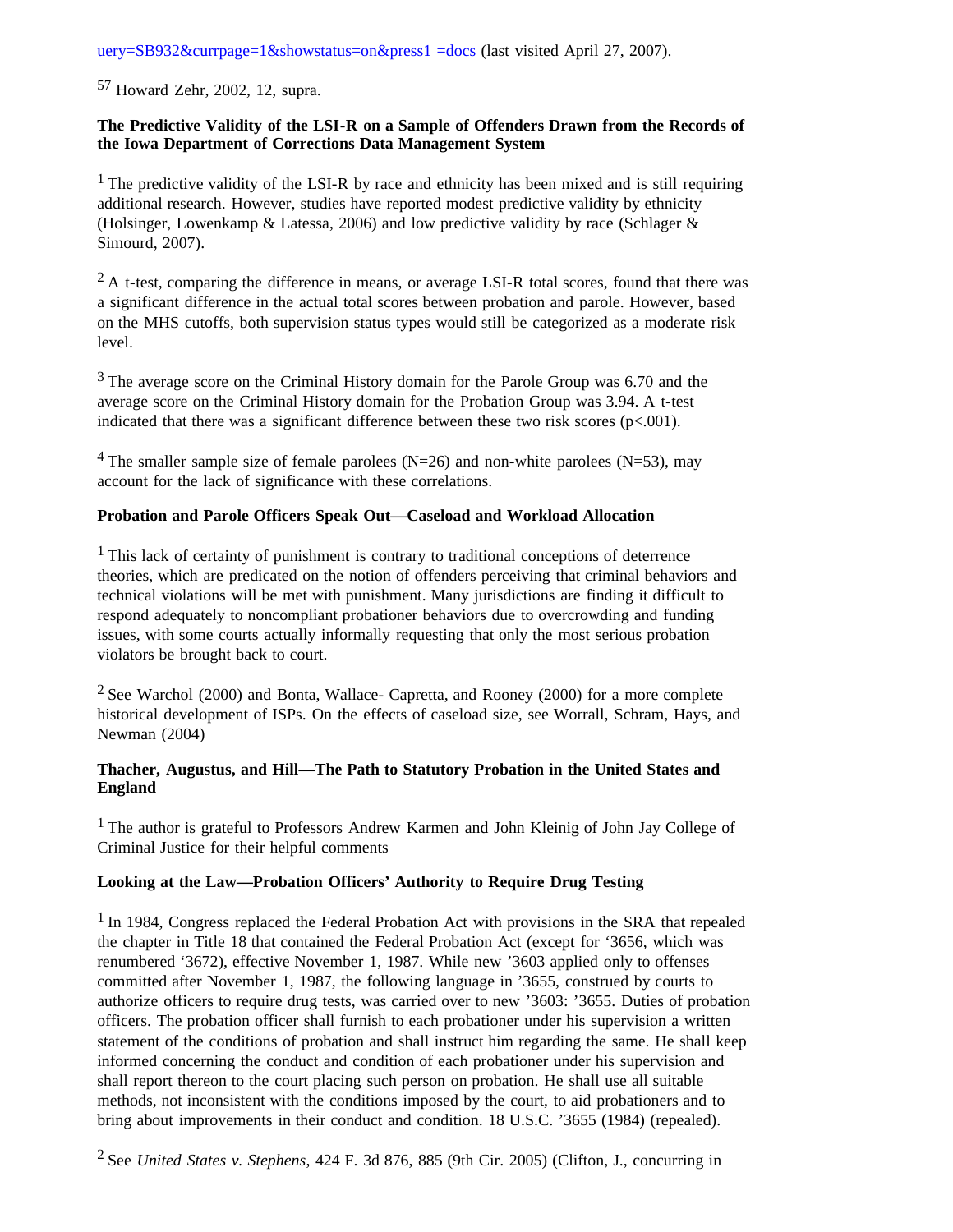part, dissenting in part); *United States v. Melendez- Santana*, 353 F. 3d 93, 105-06 (1st Cir. 2003) (recognizing that drug testing was authorized under ' 3603, but holding that it had been superseded by the mandatory drug testing provisions implemented by the VCCA), partially overruled on other grounds by *United States v. Padilla*, 415 F. 3d 211 (1st Cir. 2005) (en banc) (unlawful delegation of judicial discretion to determine the maximum number of drug tests to a probation officer is not subject to plain error review); *United States v. Duff*, 831 F. 2d 176, 178- 79 (9th Cir. 1987) (holding that a probation officer has the power to order a defendant to submit to drug testing under 18 U.S.C. '3655 (the predecessor to '3603) even when the court had not explicitly imposed such a condition); *United States v. Smith*, 45 F. Supp. 2d 914, 919 (M.D. Ala. 1999) (holding that a probation officer's authority under '3603, which took effect in 1987, was identical to that described in its predecessor, '3655).

 $3$  Pub. L. No. 98-473, 98 Stat. 1987 (1984) (currently codified at 18 U.S.C.  $3563(b)(9)$  and 18 U.S.C. '3583(d)).

 $4$  18 U.S.C. ' 3603(2), (3) & (7).

5 831 F. 2d 176 (9th Cir. 1987).

6 Id. at 178-79.

7 Id. at 179 (emphasis added).

8 See *United States v. Morey*, 120 F. 3d 142, 143 (8th Cir. 1997) (probation officer authorized to require drug testing in furtherance of a special condition requiring participation "as instructed by the probation office" in drug treatment; "[g]iving the probation officer authority to require additional drug treatment [and testing] . . . is an appropriate discretionary condition that goes beyond the drug testing mandated by '3583(d)); *United States v. Schoenrock*, 868 F. 2d 289, 291 (8th Cir. 1989) (same); *United States v. Williams*, 787 F. 2d 1182, 1185 (7th Cir. 1985) (per curiam) (requirement to submit to random drug testing was narrowly tailored to prevent future drug use); *United States v. Consuelo- Gonzalez*, 521 F. 2d 259, 265-66 (9th Cir. 1975) ("The only limitation [imposed on a sentencing judge's power to impose conditions] is that the conditions have a reasonable relationship to the treatment of the accused and the protection of the public."). See also 18 U.S.C. ' 3583(d) (in addition to specified discretionary conditions, a court may impose "any other condition it considers to be appropriate").

<sup>9</sup> Two years after Congress created the discretionary drug treatment conditions, Section 1861(b)(1) of the Anti-Drug Abuse Act of 1986 authorized the Director of the Administrative Office of the United States Courts to contract and pay for testing and treatment. Pub. L. No. 99- 570, 100 Stat. 3207 (1986).

10 424 F. 3d 876 (9th Cir. 2005).

11 Id. at 882.

12 Id. at 883 (quoting *United States v. Fellows* 157 F. 3d 1197, 1204 (9th Cir. 1998)).

13 See *United States v. Heath*, 419 F. 3d 1312, 1315 (11th Cir. 2005) (delegating the ultimate decision of whether an offender must participate in mental health treatment program, in contrast to permissible delegation of administrative details regarding the type of program, was an unconstitutional delegation of sentencing authority); *United States v. Pruden*, 398 F. 3d 241, 251 (3d Cir. 2005) (condition of supervised release was an unconstitutional delegation of authority because it allowed probation officer to determine need for mental health treatment); *United States v. Melendez-Santana*, 353 F. 3d 93, 101 (1st Cir. 2003) ("Rather than simply vesting the probation officer with the responsibility for managing the administrative details of drug treatment, the court granted the probation officer the authority to decide whether Melendez would have to undergo treatment after testing positive for drugs. That treatment decision must be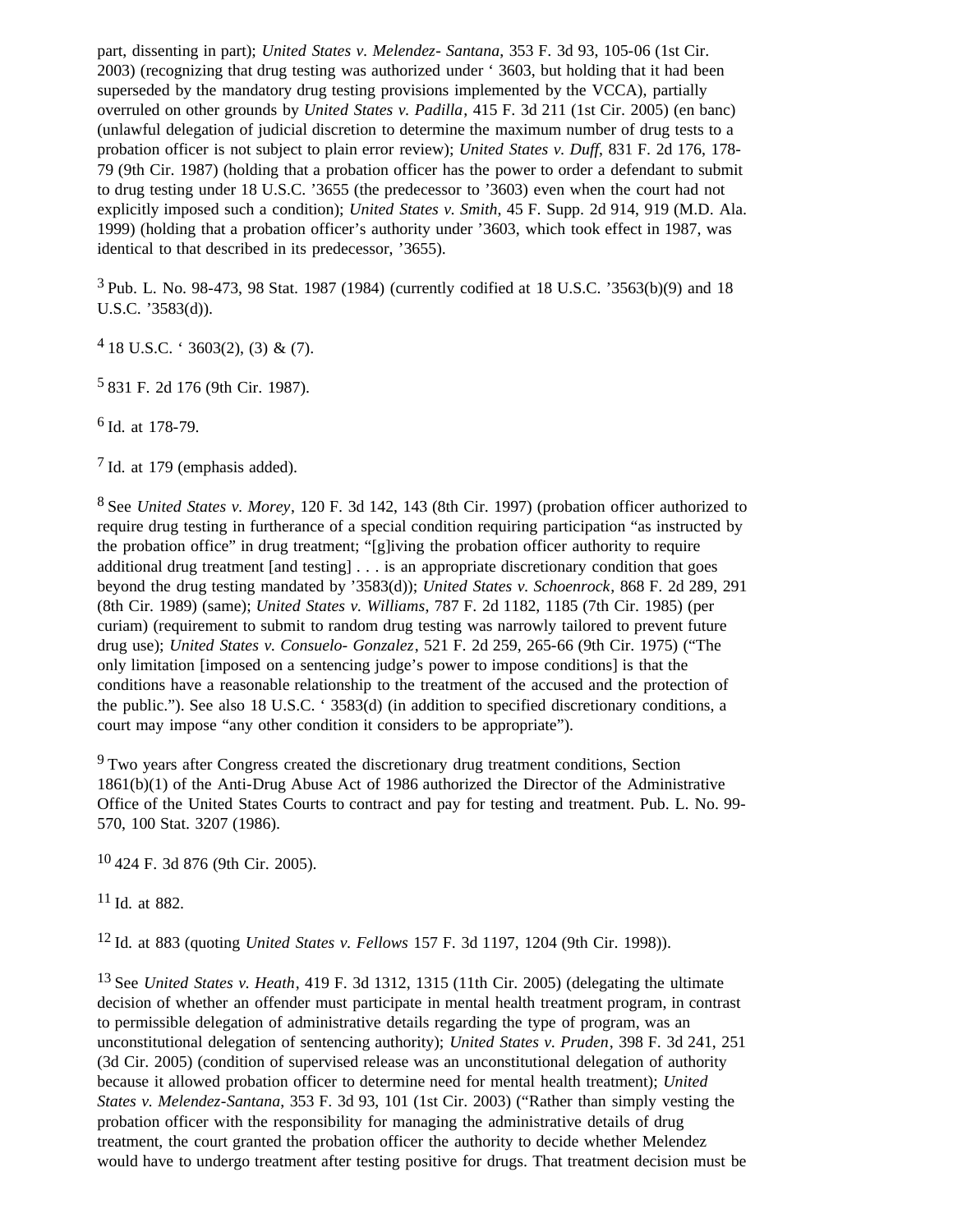made by the court[. ]"); *United States v. Allen*, 312 F. 3d 512 (1st Cir. 2002) (affirming condition giving probation officer discretion to determine the details of the offender's mental health treatment sessions; condition not an improper delegation of judicial sentencing authority because the court decided whether the defendant received treatment, and the probation officer only determined the type of mental health program); *United States v. Sines*, 303 F. 3d 793, 799 (7th Cir. 2002) ("[A] district court . . . must itself impose the actual condition requiring participation in a sex offender treatment program."); *United States v. Peterson*, 248 F. 3d 79, 84-85 (2d Cir. 2001) (lawful delegation to probation officer regarding scheduling and selection of mental health treatment); *United States v. Kent*, 209 F. 3d 1073 (8th Cir. 2000) (unlawful delegation of judicial authority where probation officer authorized to determine if person sentenced must attend a psychological/ psychiatric counseling program).

14 Pub. L. No. 103-322, 108 Stat. 1796, 1830-31 (1994) (currently codified at 18 U. S. C. '3563(a) (5) (probation), '3583(d) (supervised release), and  $4209(a)$  (parole)).

<sup>15</sup> Section 3583(a)(5) provides: [F]or a felony, a misdemeanor, or an infraction, that the defendant refrain from any unlawful use of a controlled substance and submit to one drug test within 15 days of release on probation and at least 2 periodic drug tests thereafter (as determined by the court) for use of a controlled substance, but the condition stated in this paragraph may be ameliorated or suspended by the court for any individual defendant if the defendant's presentence report or other reliable sentencing information indicates a low risk of future substance abuse by the defendant. 18 U.S.C. '3583(a)(5). Section 3583(d) was amended to require a court to "order, as an explicit condition of supervised release, that the Defendant refrain from any unlawful use of a controlled substance and submit to a drug test within fifteen days of release . . . and at least two periodic drug tests thereafter (as determined by the Court)." 18 U.S.C. '3583(d).

16 45 F. Supp. 2d 914 (M.D. Ala. 1999).

 $17$  Id. at 918 (emphasis added).

18 Id. at 918-19 (quoting 18 U.S.C. '3603(3)).

19 146 F. 3d 502 (7th Cir. 1998).

20 997 F. 2d 263 (7th Cir. 1993).

21 Bonanno, 146 F. 3d at 511.

22 Boula, 997 F. 2d at 269.

23 174 F. 3d 859 (7th Cir.1999).

24 353 F. 3d 93, 105-06 (1st Cir. 2003), partially overruled on other grounds by *United States v. Padilla*, 415 F. 3d 211 (1st Cir. 2005) (en banc) (unlawful delegation of judicial discretion to determine the maximum number of drug tests to a probation officer is not subject to plain error review).

25 Id. at 101 & n. 6.

26 Id. at 104.

27 Id. at 106.

28 Id. at 105.

 $29$  Id. at 105.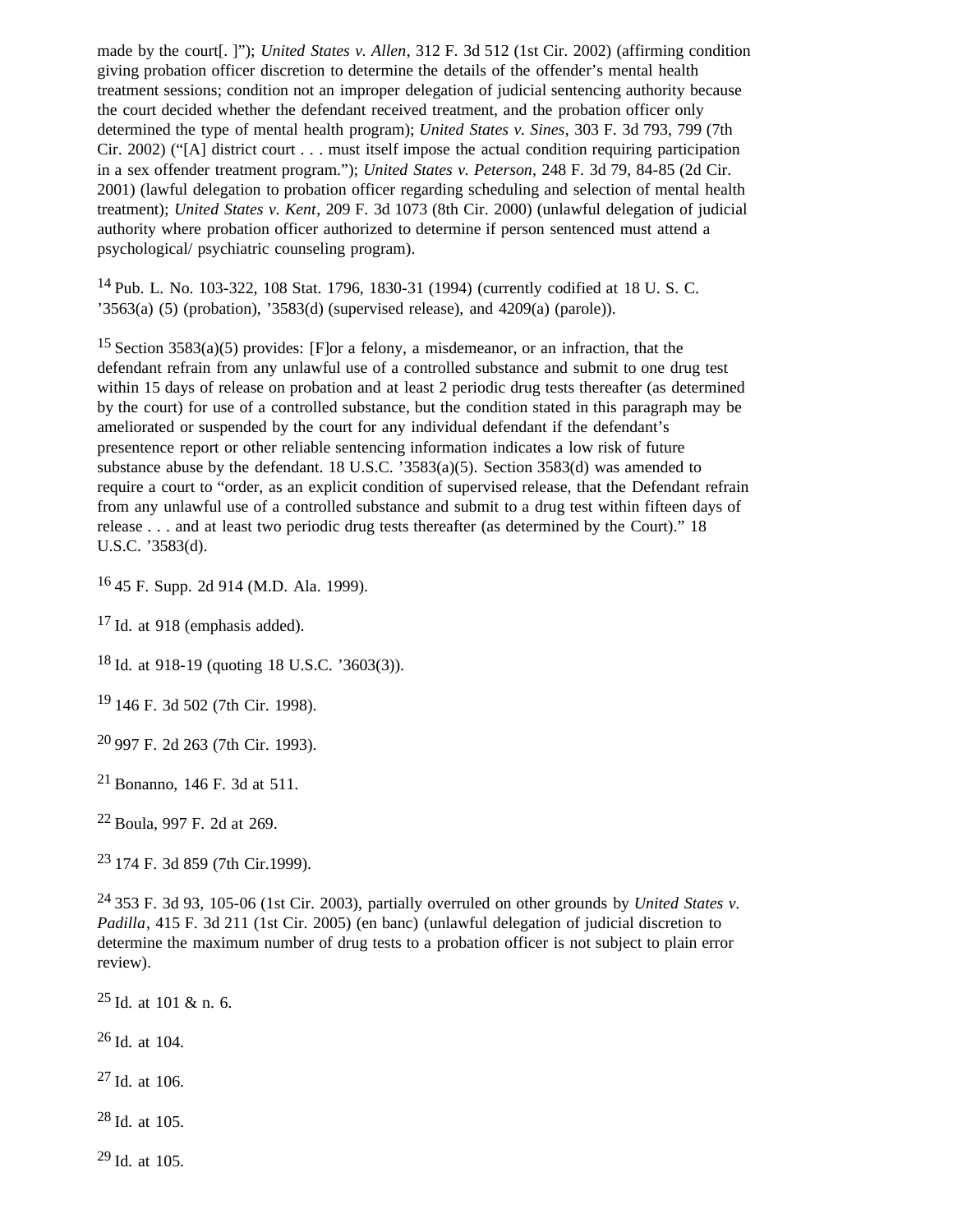<sup>31</sup> The Smith court stated: The amendment uses the phrase "at least" to describe the number of tests the court must impose. It does not state that three drug tests should be the maximum unless otherwise specified by the court. Clearly then, the purpose of the amendment is to set a minimum number of drug tests that a court must impose, not a maximum. Smith, 45 F. Supp. 2d at 918.

32 Melendez Santana, 353 F. 3d at 103-04.

33 Id. at 105. The First Circuit overturned similar conditions imposed upon defendants convicted of illegal reentry in *United States v. Tulloch*, 380 F. 3d 8, 10-11 (1st Cir. 2004) ("the sentencing court essentially 'vest[ed] the probation officer with the discretion to order an unlimited number of tests,' which it could not do") (quoting Melendez-Santana, 353 F. 3d at 103).

34 Id. (quoting *Natural Resources Defense Council, Inc. v. EPA*, 824 F. 2d 1258, 1278 (1st Cir. 1987)).

<sup>35</sup>*Watt v. Alaska*, 451 U.S. 259, 266-67 (1981). In Watt, the Supreme Court observed the strong presumption against the sort of "repeal by implication" that the First Circuit found in Melendez Santana: [W]e decline to read . . . statutes as being in irreconcilable conflict without seeking to ascertain the actual intent of Congress. Our examination of the legislative history is guided by another maxim: " 'repeals by implication are not favored. ' " … "The intention of the legislature to repeal must be 'clear and manifest. ' " … We must read the statutes to give effect to each if we can do so while preserving their sense and purpose. Id. (citations omitted).

36 Melendez Santana, 353 F. 3d at 105.

37 424 F. 3d 876 (9th Cir. 2005).

<sup>38</sup> The issue was also implicated by the Bonanno holding, but the Seventh Circuit did not have occasion to address it in its opinion.

39 Id. at 886 (Clifton, C. J. dissenting).

40 Id.

<sup>41</sup> The majority attempted to forestall any attempt to reconcile its holding with Duff by characterizing Duff as irrelevant to the drug-testing authority at issue in Stephens: The dissent claims our resolution ignores the binding precedent of Duff, that a probation officer has the authority to require drug testing even where never ordered by the district court. However, Duff is easily distinguished. The case considered the question of whether the probation officer had the power under 18 U.S.C. ' 3655 (1982 & Supp. III 1985), repealed by Pub. L. No. 98-473 (now codified at 18 U.S.C. ' 3603), to order Duff to submit to nontreatment drug testing. Here, we construe an entirely different statute, ' 3583(d), which specifically sets forth the obligation of the district judge to determine the number of drug tests. Id. at 884 n. 4.

42 While Stephens addressed only the '3583(d) mandatory testing condition, section 204143 of the VCCA imposed identical mandatory testing provisions for probationers in 18 U.S.C. '3563(a)(5) (as a condition of probation) and for parolees in 18 U.S.C. '4209 (as a condition of parole) (repealed). Under  $3563(a)(5)$ , the court must determine the maximum number of drug tests for probationers. Section 4209 required the Parole Commission to do the same when imposing parole conditions. Because '3563(a) (5), like '3583(d), requires that the district court determine the maximum number of mandatory drug tests, the Office of General Counsel and the Office of Probation and Pretrial Services advised that Stephens applies equally to drug testing of probationers. The same observation applies in the First and Seventh Circuits. By contrast, the

30 Id.